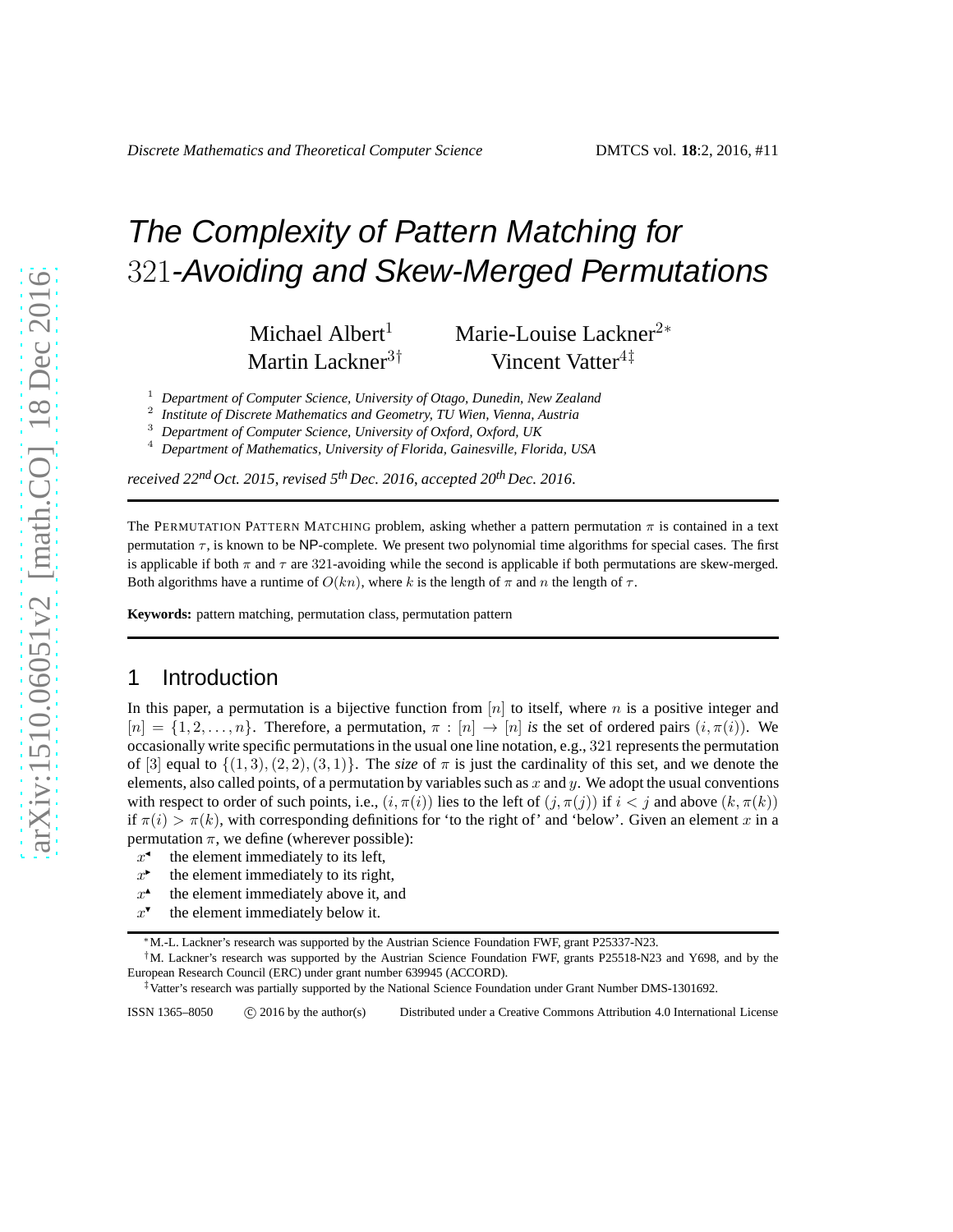We use the symbol  $\perp$  to represent 'undefined'. Any operator applied to  $\perp$  also yields  $\perp$ . For example, in the permutation 31254 and for  $x = 3$  we have:  $x^4 = \perp$ ,  $x^2 = 1$ ,  $x^4 = 4$  and  $x^7 = 2$ .

Let  $\pi$  and  $\tau$  be two permutations. An injective function, f, from  $\pi$  into  $\tau$  is an *embedding* if, for all elements x and y of  $\pi$ , the elements  $f(x)$  and  $f(y)$  of  $\tau$  are in the same relative order as x and y (e.g., if x lies below and to the right of y, then  $f(x)$  also lies below and to the right of  $f(y)$ ). If there is an embedding from  $\pi$  into  $\tau$  then we say that  $\tau$  *contains*  $\pi$ . If not, then we say that  $\tau$  *avoids*  $\pi$ . The following problem, analogous to problems related to detecting occurrences of patterns in words, is central with respect to these concepts:

PERMUTATION PATTERN MATCHING (PPM)

| Input: | A text permutation $\tau$ of size n and a pattern $\pi$ of size k. |
|--------|--------------------------------------------------------------------|
|        | <i>Question:</i> Does $\tau$ contain $\pi$ ?                       |

Bose, Buss, and Lubiw [5] showed in 1998 that the PPM problem is NP-complete<sup>(i)</sup>.

The recent work of Guillemot and Marx [9] shows that the PPM problem can be solved in time  $2^{O(k^2 \log k)}n$ , i.e., linear-time in n when k is viewed as a constant. In particular, this implies that the PPM problem is *fixed-parameter tractable (fpt)* with respect to the size of the pattern k. Work prior to this breakthrough result achieved runtimes of  $O(n^{1+2k/3} \cdot \log n)$  [2] and  $O(n^{0.47\bar{k}+o(k)})$  [1]. Using run( $\tau$ ) as parameter, i.e., the number of alternating runs of  $\tau$ , Bruner and Lackner [6] present an fpt algorithm with runtime  $O(1.79^{\text{run}(\tau)} \cdot kn)$ .

A *permutation class*, C, is a set of permutations with the property that if  $\tau \in C$  and  $\tau$  contains  $\pi$  then  $\pi \in \mathcal{C}$ . In other words, C is closed downwards with respect to the partial ordering of permutations given by the relation "is contained in". A permutation class is proper if it does not contain every permutation. Permutation classes are frequently defined in terms of avoidance conditions, namely, for any set B of permutations, the set  $Av(B)$  consisting of those permutations which avoid every element of B is a permutation class (and it is always proper if  $B$  is non-empty). Conversely, every permutation class is equal to the class of permutations avoiding its complement, or even avoiding the minimal elements (with respect to the partial ordering mentioned above) of its complement. For an overview of results on permutation classes, we refer to the corresponding chapter in the *Handbook of Enumerative Combinatorics* [15].

This leads to two natural ways in which one might restrict the PPM problem. One is to impose additional structure on the pattern, most naturally, to insist that the pattern belongs to a particular (proper) permutation class. One example which has been studied is the class of *separable* permutations, which are those avoiding both 3142 and 2413. If the pattern is separable, PPM can be solved in polynomial time [2, 5, 11, 13, 16]. The fastest algorithm for this case is by Ibarra [11] with a runtime of  $O(kn^4)$ . Formally, we define this class of problems as follows:

| C-PATTERN PERMUTATION PATTERN MATCHING (C-PATTERN PPM) |                                                                                           |  |
|--------------------------------------------------------|-------------------------------------------------------------------------------------------|--|
| Input:                                                 | A text permutation $\tau$ of size n and a pattern $\pi$ of size k, where $\pi$ belongs to |  |
|                                                        | a fixed proper permutation class $\mathcal{C}$ .                                          |  |
|                                                        | <i>Ouestion:</i> Does $\tau$ contain $\pi$ ?                                              |  |
|                                                        |                                                                                           |  |

A second and more restrictive specialisation of the PPM problem is to insist that both the pattern and text belong to a (proper) permutation class. This is the version of the problem that we study.

<sup>(</sup>i) Note that because both the pattern and text are regarded as input, the size of the input is  $n + k$ . Were we to regard the size of the pattern as fixed, then the trivial  $\mathcal{O}\left(\binom{n}{k} \cdot k\right)$  algorithm would be polynomial time.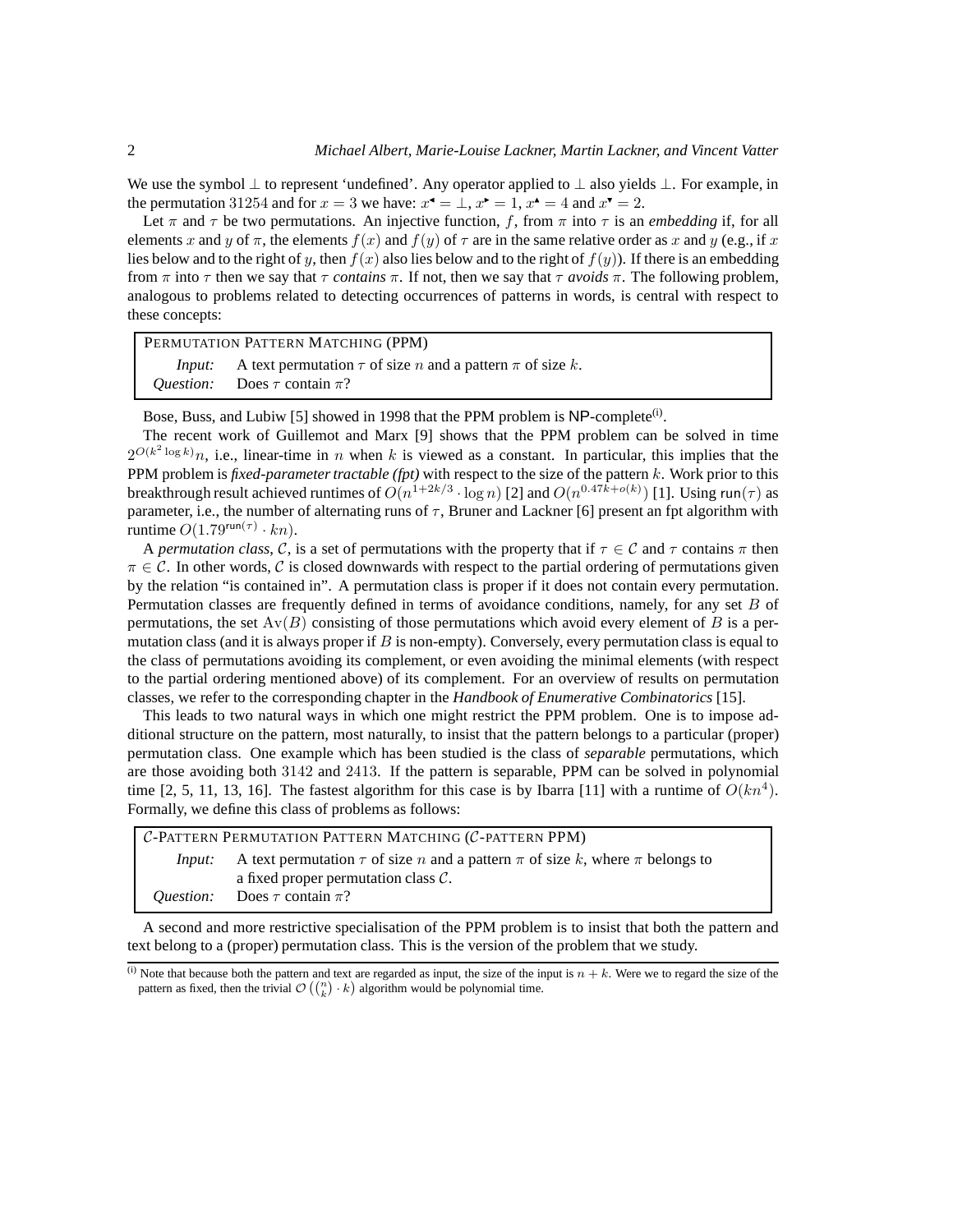| $C$ PERMUTATION PATTERN MATCHING (C-PPM) |                                                                                        |  |
|------------------------------------------|----------------------------------------------------------------------------------------|--|
| Input:                                   | A text permutation $\tau$ of size n and a pattern $\pi$ of size k, both belonging to a |  |
|                                          | fixed proper permutation class $\mathcal{C}$ .                                         |  |
|                                          | <i>Ouestion:</i> Does $\tau$ contain $\pi$ ?                                           |  |

Clearly, for a fixed  $C$ , polynomial time algorithms for  $C$ -PATTERN PPM apply to  $C$ -PPM as well. Consequently, the separable case, i.e.,  $Av(3142, 2413)$ -PPM, can be solved in  $O(kn^4)$  time [11]. Note that if the pattern avoids 132, 231, 213 or 312 then it is automatically separable and thus the  $C$ -PATTERN PPM problem for all four classes  $Av(132)$ ,  $Av(231)$ ,  $Av(213)$  or  $Av(312)$  can be solved in polynomial time. Most relevant to our work is a result by Guillemot and Vialette [10] that establishes an  $O(k^2n^6)$ -time algorithm for Av(321)-PPM. In Sections 2 and 3, we improve their approach to give the following.

**Theorem 1.1.** *Given* 321*-avoiding permutations*  $\tau$  *of size* n and  $\pi$  *of size* k, there is an  $O(kn)$ *-time algorithm which determines whether* τ *contains* π*.*

In Section 4 we show how to adapt this approach to the class of skew-merged permutations, which are those permutations whose elements can be partitioned into an increasing subsequence and a decreasing subsequence. Skew-merged permutations can also be characterised as those permutations that avoid both 3412 and 2143 [14].

**Theorem 1.2.** *Given skew-merged permutations*  $\tau$  *of size* n *and*  $\pi$  *of size* k, there is an  $O(kn)$ *-time algorithm which determines whether* τ *contains* π*.*

The following elementary observation will be used repeatedly.

**Lemma 1.3.** Let  $\pi$  and  $\tau$  be permutations and  $f : \pi \to \tau$ . Then f is an embedding of  $\pi$  *into*  $\tau$  *if and only if for every element* x *of* π*:*

- *if*  $x^4 \neq \bot$  *then*  $f(x)$  *lies strictly to the right of*  $f(x^4)$  *and*
- *if*  $x^{\mathbf{v}} \neq \bot$  *then*  $f(x)$  *lies strictly above*  $f(x^{\mathbf{v}})$ *.*

**Proof:** Suppose that x and y are points of  $\pi$  and that, without loss of generality, y lies strictly to the left of x. Then y occurs in the sequence  $x^{\bullet}, x^{\bullet\bullet}, x^{\bullet\bullet}, \ldots$ . So, by inductive use of the first property,  $f(x)$  lies strictly to the right of  $f(y)$ . Similarly, inductive use of the second property establishes that the vertical relationship between  $f(x)$  and  $f(y)$  is the same as that between x and y, and the result follows.

The other direction follows directly from the definition of embeddings given on page 2:  $x^4$  is an element strictly to the left of x and thus  $f(x)$  lies strictly to the right of  $f(x^{\bullet})$  for an embedding f. In the same way,  $x^{\mathbf{v}}$  is an element strictly below x and thus  $f(x)$  lies strictly above  $f(x^{\mathbf{v}})$ .  $\Box$ 

## 2 The Lattice of Rigid Embeddings of 321-Avoiding Permutations

It is easy to see that the elements of any 321-avoiding permutation  $\pi$  can be partitioned into two increasing subsequences. This partition is in general not unique but in any such partition, one of these subsequences will contain all those elements which participate as the '2' in a copy of 21—called the *upper elements* of  $\pi$  and denoted  $U_{\pi}$ — and the other will contain all those elements which participate as the '1' in a copy of 21—called the *lower elements* of  $\pi$  and denoted  $L_{\pi}$ . Elements that are neither upper nor lower elements, i.e., those that are not involved in a copy of 21, can be part of either of the two subsequences. Let us formalise these definitions: An element x of  $\pi$  is an upper element if there is some embedding of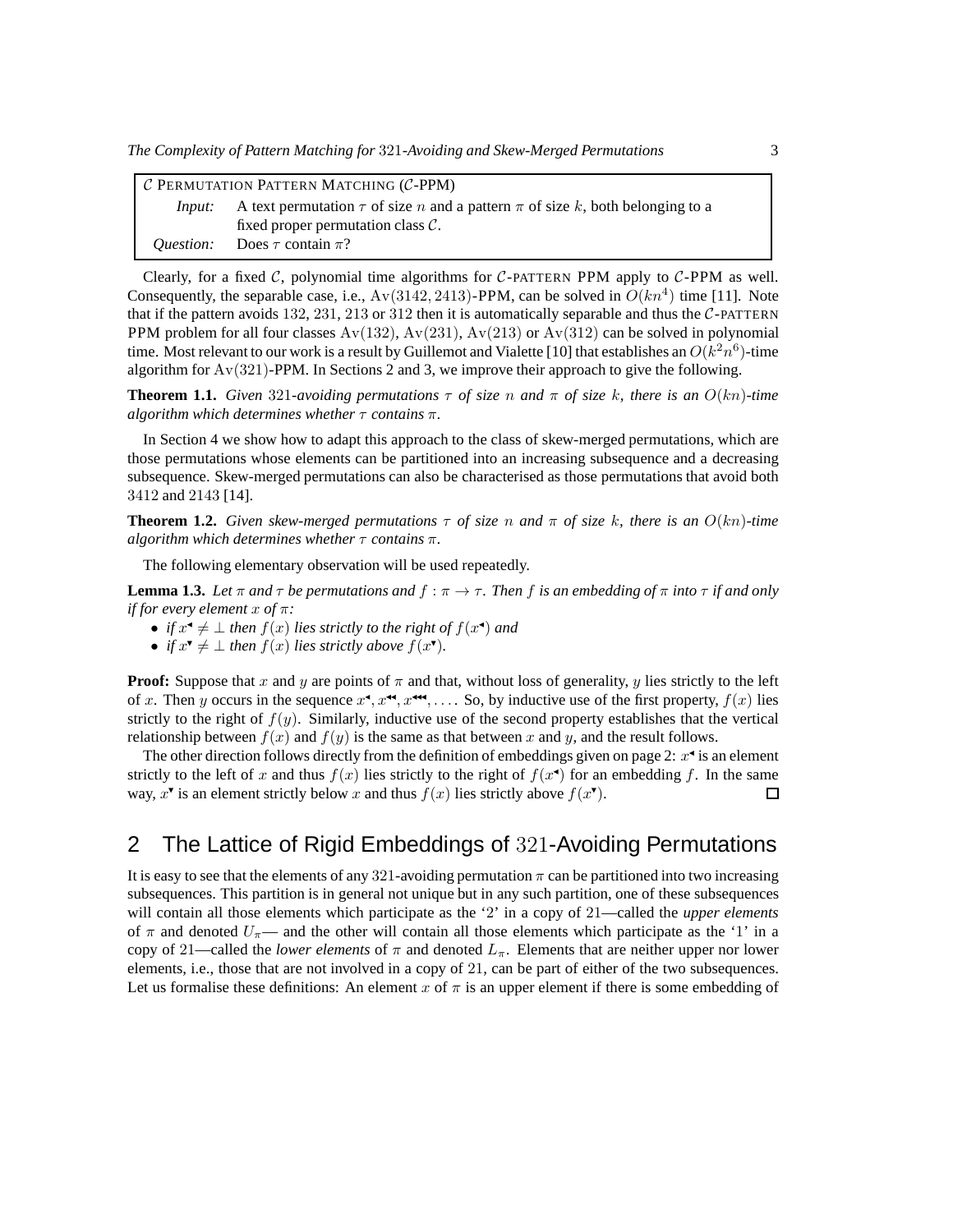

**Fig. 1:** The decomposition of the 321-avoiding permutation  $\pi = 31245967108111312$  into rigid and fluid elements.

 $21 = \{(1, 2), (2, 1)\}\$ into  $\pi$  such that x is the image of  $(1, 2)$  and a lower element if there is an embedding of 21 such that x is the image of  $(2, 1)$ .

Following Albert, Atkinson, Brignall, Ruškuc, Smith, and West [3], elements which are either upper or lower elements of  $\pi$  are referred to as *rigid* elements, and  $\pi$  is called a *rigid permutation* if all of its elements are rigid (i.e., if  $\pi = U_{\pi} \cup L_{\pi}$ ). The remaining elements will be called *fluid* elements. For an example of a 321-avoiding permutation and its decomposition into rigid and fluid elements, see Figure 1.

Note that it can be determined in linear time which elements are upper, lower and fluid in a permutation. For this purpose one simply needs to scan the permutation from left to right and record the largest element encountered so far, denoted by  $\ell$ , and the smallest element yet to come at the right, denoted by s. When we read an element  $x$ , three cases can occur:

- $x > s$ : In this case x s forms a 21-pattern and thus x is an upper element.
- $x < l$ : In this case  $l x$  forms a 21-pattern and thus x is a lower element
- $x \leq s$  and  $x \geq \ell$  (which implies that  $x = s$  and  $s > \ell$ ): In this case x does not occur in a 21-pattern and is thus a fluid element.

The existence of fluid elements in a pattern will be the source of some difficulty in solving the  $Av(321)$ -PPM problem, and will be addressed in the next section. For the remainder of this section we consider a rigid pattern  $\pi$  of size k and a 321-avoiding text  $\tau$  of size n. Since an embedding preserves relative locations of points, the image of any rigid element must be rigid. More precisely, we have the following:

**Observation 2.1.** *Let*  $\pi$  *be a rigid pattern and*  $\tau$  *be an arbitrary* 321-*avoiding permutation. If there exists an embedding of* π *into* τ*, then it must map upper (resp., lower) elements of* π *to upper (resp., lower) elements of* τ *and the fluid elements of* τ *will never occur in an embedding.*

In order to look for such embeddings we must widen our search space. A map  $f : \pi \to \tau$  is called a *rigid mapping* if f maps upper (resp., lower) elements of  $\pi$  to upper (resp., lower) elements of  $\tau$ . As noted above, because  $\pi$  is rigid, every embedding of  $\pi$  into  $\tau$  is a rigid mapping, but the converse is far from true since, among other reasons, rigid mappings need not be injective.

Given two points, x and y, in  $U_{\pi}$ , we say  $x \leq y$  if y lies above and to the right of x. This is a linear order on  $U_\pi$ , and we have similar linear orders (all denoted  $\leq$ ) on  $L_\pi$ ,  $U_\tau$  and  $L_\tau$ . This makes the set of all rigid mappings of  $\pi$  into  $\tau$  into a partially ordered set using point-wise comparison; that is, given rigid mappings  $f, g : \pi \to \tau$ , we write  $f \leq g$  if  $f(x) \leq g(x)$  for all elements x of  $\pi$ . In fact, it is easy to see that this partially ordered set is a distributive lattice; given two rigid mappings  $f, g : \pi \to \tau$  their *meet*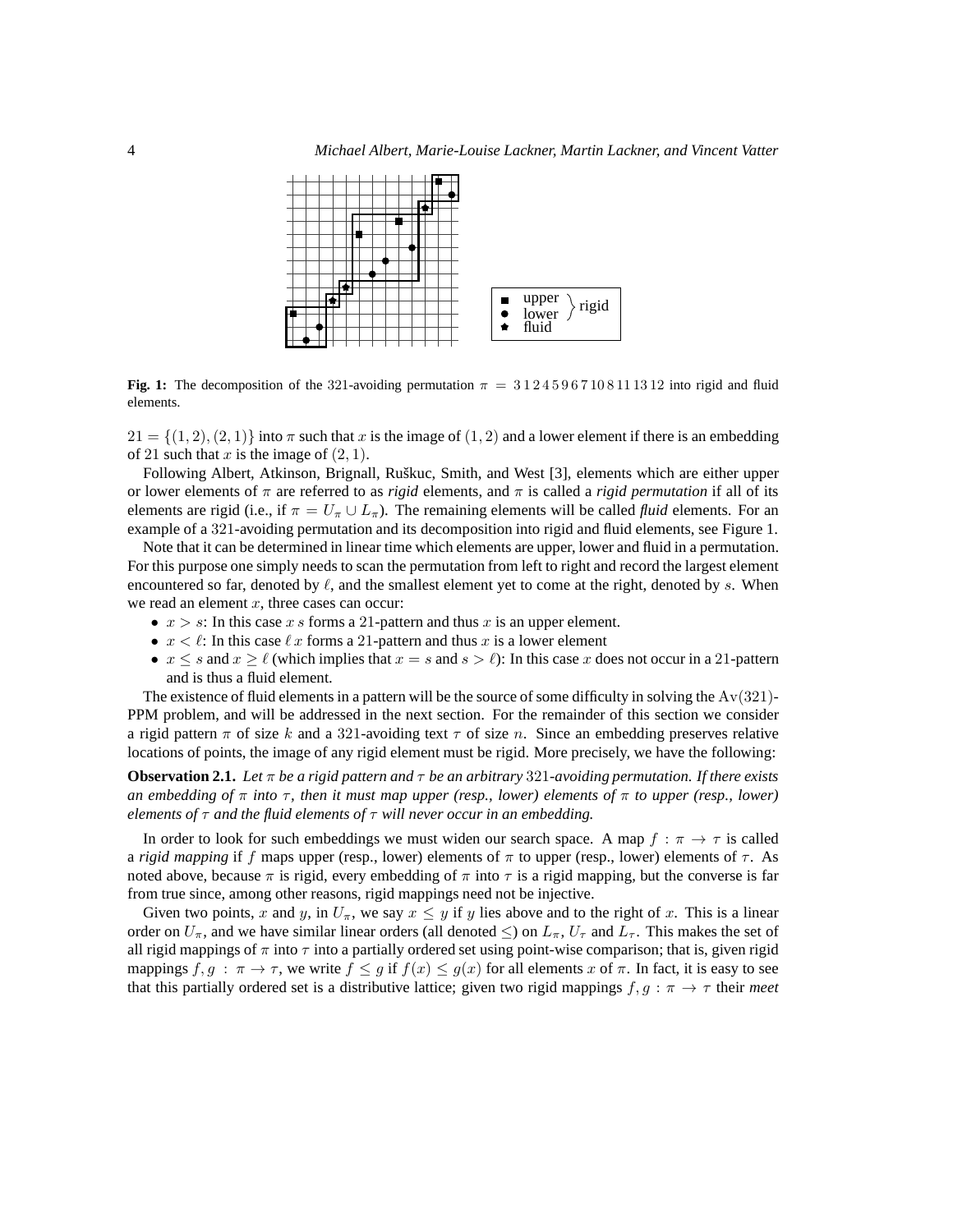and *join* can be defined, respectively, by

$$
(f \wedge g)(x) = \min\{f(x), g(x)\},
$$
  

$$
(f \vee g)(x) = \max\{f(x), g(x)\}
$$

for all elements x of  $\pi$ .

It is notable that these observations also hold for embeddings. That is, the set of embeddings from  $\pi$ into  $\tau$  is a sublattice of the lattice of rigid mappings:

**Theorem 2.2.** *bruner [[3, Theorem 2]] Given a rigid pattern* π *and a* 321*-avoiding text* τ*, the set of embeddings of* π *into* τ *forms a distributive lattice under the operations of meet and join defined above.*

It follows from Theorem 2.2 that if  $\pi$  is contained in  $\tau$  then there is a *minimum embedding* of  $\pi$  into  $\tau$ which we denote by  $e_{\min}$ .

Given an element x of some 321-avoiding permutation  $\sigma$  we define  $x_U^{\bullet}$  to be the rightmost element of  $U_{\sigma}$  that is to the left of x. Of course, we have corresponding notations such as  $x_L^{\bullet}$ ,  $x_U^{\bullet}$  and so on. In all cases, if no such element exists we get  $\perp$  as usual. We also define the *type* of x,  $T(x)$  to be U if  $x \in U_{\sigma}$ and L if  $x \in L_{\sigma}$ . The following result forms the core of our algorithm for determining whether there is an embedding of  $\pi$  into  $\tau$ , at least for the case where  $\pi$  is rigid. It will allow us to turn an arbitrary rigid mapping into an embedding, if possible.

**Proposition 2.3.** *Suppose that*  $e : \pi \to \tau$  *is an embedding,*  $f : \pi \to \tau$  *is a rigid mapping, and, for all*  $x \in \pi$ ,  $f(x) \leq e(x)$ *. Then, for all*  $x \in \pi$ *:* 

$$
\max\{f(x^{\bullet})^{\bullet}_{T(x)}, f(x^{\bullet})^{\bullet}_{T(x)}\} \le e(x),
$$

*where we define*  $\max\{y, \perp\} = y$  *and*  $\max\{\perp\} = 0$ *.* 

**Proof:** We first establish that  $f(x^{\bullet})_{T(x)}^{\bullet} \leq e(x)$ . Since x lies strictly to the right of  $x^{\bullet}$  (and e is an embedding),  $e(x)$  lies strictly to the right of  $e(x^{\bullet})$  and is of the same type as x, so, it does not lie to the left of  $e(x^{\bullet})^{\bullet}_{T(x)}$ . Consequently,  $e(x^{\bullet})^{\bullet}_{T(x)} \leq e(x)$ . But  $f(x^{\bullet}) \leq e(x^{\bullet})$  and so  $f(x^{\bullet})^{\bullet}_{T(x)} \leq e(x^{\bullet})^{\bullet}_{T(x)} \leq e(x)$ . The arguments for the other case are exactly the same.

Applying the proposition above in the case where  $f = e$ , we see that for any embedding, e, from a rigid  $\pi$  into  $\tau$ , and any  $x \in \pi$ :

$$
\max\{e(x^{\bullet})_{T(x)}^{\bullet}, e(x^{\bullet})_{T(x)}^{\bullet}\} \le e(x).
$$

Now suppose that f is any rigid mapping from  $\pi$  to  $\tau$ . We say that x is a problem if it violates the above condition, i.e.,  $x$  is a problem if

$$
f(x) < \max\{f(x^{\bullet})^{\bullet}_{T(x)}, f(x^{\bullet})^{\bullet}_{T(x)}\}.\tag{1}
$$

Intuitively, x is a problem if  $f(x)$  is too low compared with  $f(x^{\bullet})$  or too far left compared with  $f(x^{\bullet})$ . We let  $P(f)$  be the set of problems for f, for which the following holds:

**Corollary 2.4.** *Let*  $\pi$  *be a rigid permutation and*  $\tau$  *a* 321*-avoiding permutation. A rigid mapping* f *is an embedding of*  $\pi$  *into*  $\tau$  *if and only if the set of problems*  $P(f)$  *is empty.*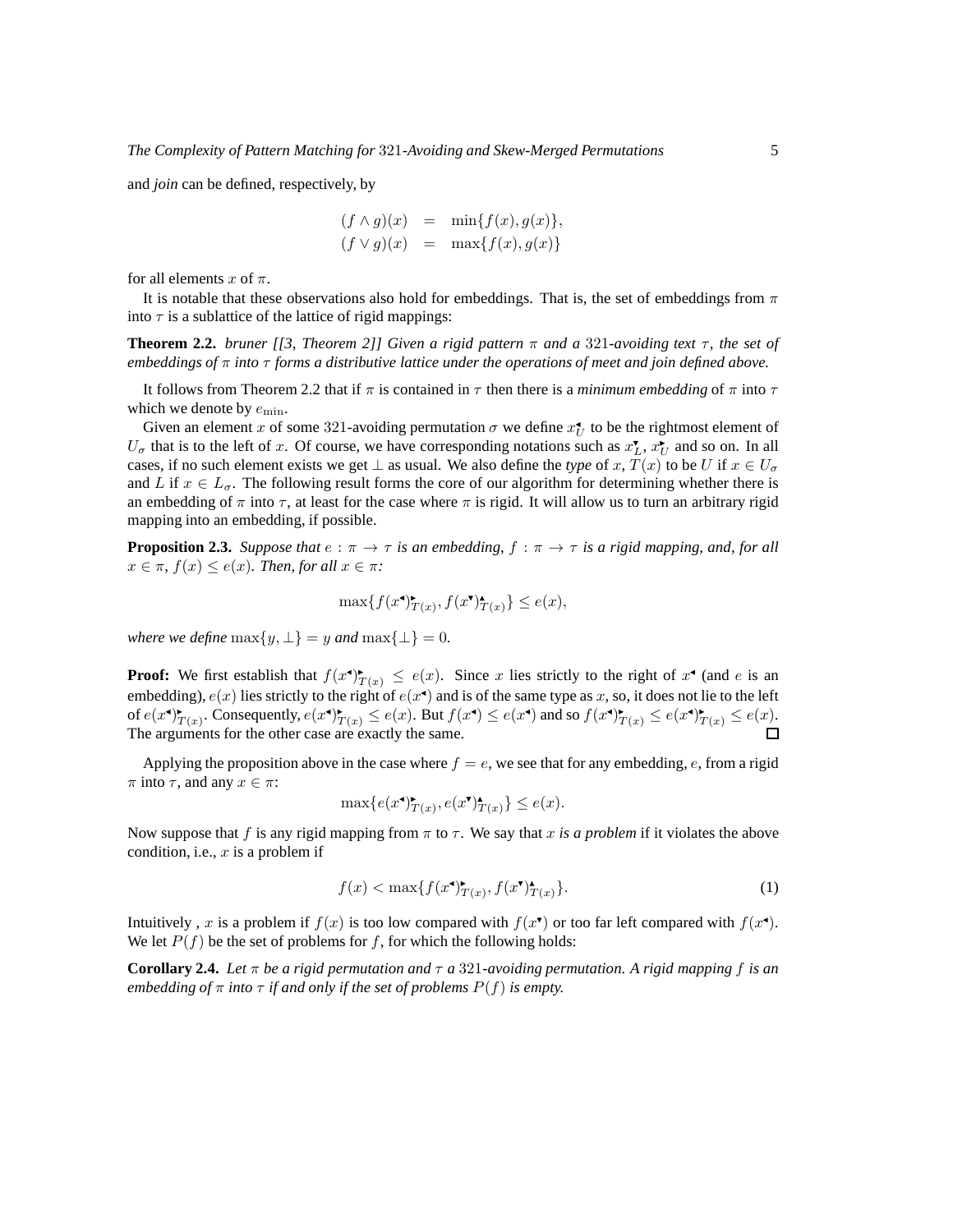**Proof:** If f is an embedding, it follows from Proposition 2.3 that no element  $x \in \pi$  fulfills condition (1). Thus  $P(f)$  is empty.

For the other direction, assume that  $f$  is not an embedding. From Lemma 1.3 we know that there exists an  $x \in \pi$  such that  $f(x)$  is below or equal to  $f(x^{\bullet})$  or such that  $f(x)$  is left of or equal to  $f(x^{\bullet})$ . First, if  $f(x)$  is below or equal to  $f(x^{\bullet})$  this implies that  $f(x)$  is strictly below  $f(x^{\bullet})^{\bullet}_{T(x)}$  and hence  $x \in P(f)$ . Second, if  $f(x)$  is left of or equal to  $f(x^{\bullet})$ , we have that  $f(x)$  is strictly left of  $f(x^{\bullet})^{\bullet}_{T(x)}$ . Now note that for  $f(x)$ ,  $f(y) \in \tau$  of the same type,  $f(x)$  is left of  $f(y)$  if and only if  $f(x)$  is below  $f(y)$ . Moreover we know that f preserves types and thus  $f(x)$  and  $f(x^{\bullet})_{T(x)}^{\bullet}$  have the same type. We conclude that  $f(x) < f(x^{\mathbf{d}})_{T(x)}^{\mathbf{b}}$  and thus  $x \in P(f)$ .  $\Box$ 

We now describe an algorithm, displayed as Algorithm 1. Given as input a rigid permutation  $\pi$  and a 321-avoiding permutation  $\tau$ , it returns the minimum embedding  $e_{\rm min}$  of  $\pi$  into  $\tau$  when it exists, and fails otherwise. The algorithm constructs and updates a rigid mapping f, ensuring that  $f \le e_{\min}$  at all times (if an embedding exists). Let  $f_0$  be the map that sends all the elements of  $U_\tau$  to the least element of  $U_\tau$ and all elements of  $L_{\pi}$  to the least element of  $L_{\tau}$ .

**Algorithm 1** Find a minimum embedding of  $\pi$  into  $\tau$ , or demonstrate that no embeddings exist.

Initialise:  $f \leftarrow f_0$ . Compute:  $P(f)$ . **while** f is defined everywhere, and  $P(f)$  is non-empty **do** Choose  $x \in P(f)$ . Update:  $f(x) \leftarrow \max\{f(x^{\bullet})^{\bullet}_{T(x)}, f(x^{\bullet})^{\bullet}_{T(x)}\}$ Recompute:  $P(f)$ . **end while Return**:  $f$ , which, if everywhere defined, equals  $e_{\min}$ .

The correctness of this algorithm is easy to establish. Within the while loop, if  $f$  is everywhere defined,  $P(f)$  is non-empty, and x is chosen for the update step, then the updated version of f is strictly greater than the original at  $x$ , and has the same value elsewhere. Since the set of rigid maps is finite, the loop can be executed a bounded number of times, and the algorithm halts. In the case where  $e_{\min}$  exists, we certainly have  $f_0 \le e_{\min}$ . So, by Proposition 2.3, it is always the case that  $f \le e_{\min}$ . Therefore, when the loop terminates, the algorithm returns an embedding that is less than or equal to  $e_{\text{min}}$ , and hence must equal  $e_{\text{min}}$ . Should  $e_{\text{min}}$  not exist, then termination can only occur because f is not everywhere defined, and so the algorithm fails as required in this case.

We can further combine the correctness analysis with a run-time analysis to obtain the following.

**Proposition 2.5.** *Given a rigid* 321*-avoiding permutation* π *of size* k *and a* 321*-avoiding permutation* τ *of size* n *there is an algorithm which determines an embedding of* π *into* τ *if one exists, and fails otherwise, whose run-time is*  $O(kn)$ .

**Proof:** The algorithm in question is Algorithm 1, and it remains to show that we can achieve the bound claimed for the run-time. As noted, each execution of the loop increases the value of  $f(x)$  for at least one x (in the linear ordering,  $\leq$ , of either  $U_{\tau}$  or  $L_{\tau}$ ). Since there are at most n possible values any  $f(x)$  can take, and only k distinct x, the loop certainly executes not more than  $kn$  times. So, if we can establish that the computation in the loop can be carried out in constant time, the claim follows.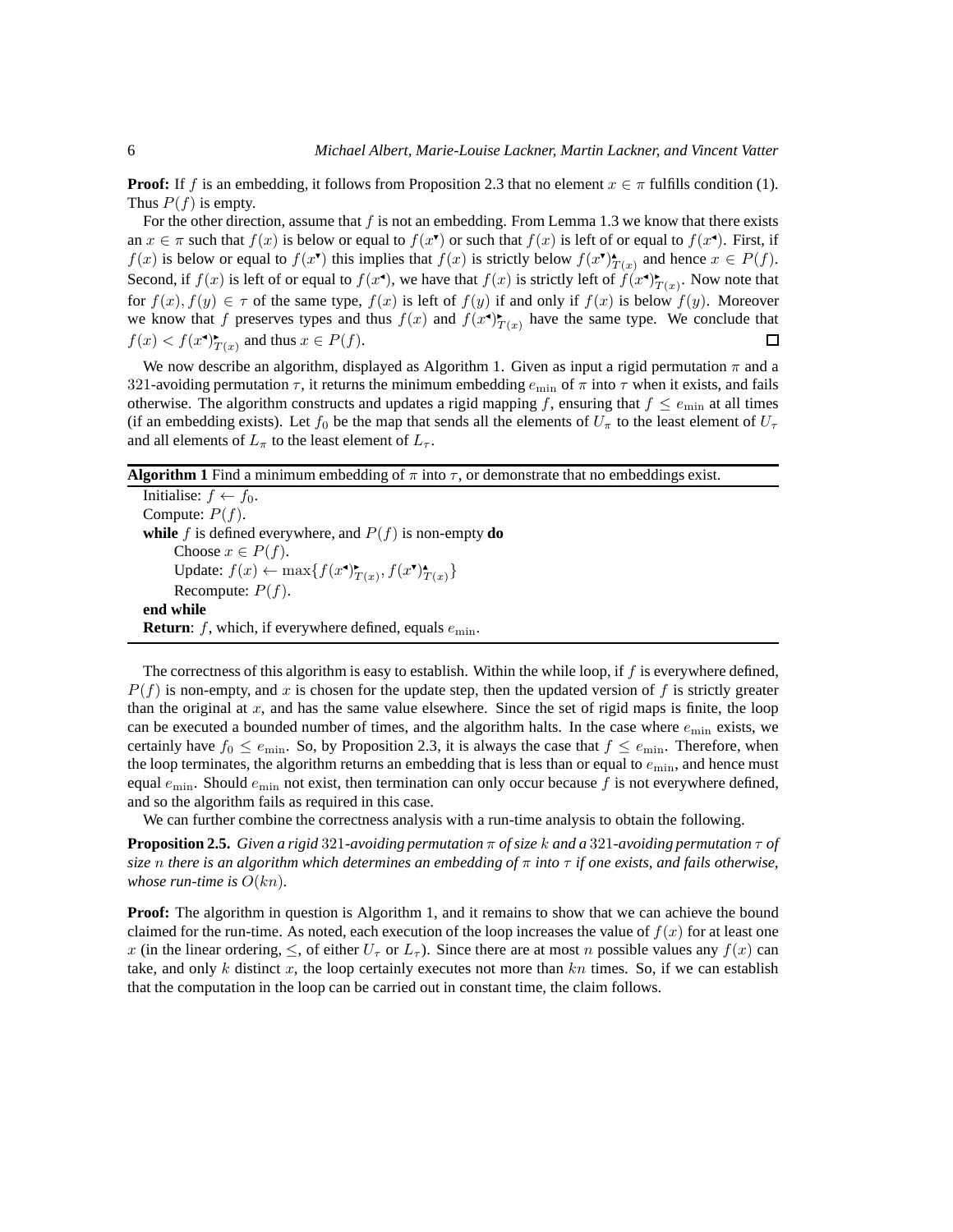In an initialisation phase (not part of the algorithm proper) we can certainly compute tables of all the values  $x_b^a$  for x in both  $\pi$  and  $\tau$ ,  $a \in \{\text{I}, \text{I}, \text{I}, \text{I}\}$  and b either absent or equal to one of L or U. For  $\pi$  this can be done in  $O(k)$  time, and for  $\tau$  in  $O(n)$  time, so this initialisation can be absorbed into the claimed run-time. This ensures that the "Update" operations in the loop can be carried out in constant time. We can maintain  $P(f)$  as a queue, and separately maintain an array of boolean values that indicate whether or not  $x \in P(f)$ . To start the loop, we dequeue some x. The update operation ensures that x is no longer a problem, so we can set its value in the array to false. Moreover, the update operation only changes the value of  $f(x)$ , and increases it. So it cannot "solve" any existing problem (other than that of x) and the only other way that it could change the problem set would be if  $f(x)$  moved to the right of  $f(x^{\bullet})$  or above  $f(x^{\bullet})$ . Therefore, in the recompute phase we only need to check those two possibilities, and enqueue  $x^{\bullet}$ and/or  $x^*$  (setting their boolean values in the array to true) if necessary. By making reference to the array, we can ensure that we never have duplicate elements in the queue – so every iteration of the loop really does result in a proper update.  $\square$ 

Let us end this section by providing a simple example illustrating how the presented algorithm works.

**Example 2.6.** Let us consider the text permutation  $\tau = 31245967108111312$  represented in Figure 1 and the pattern  $\pi = 21453$ . Note that  $\pi$  is indeed rigid, whereas  $\tau$  is not; we can however ignore the fluid elements when looking for an embedding of  $\pi$  into  $\tau$  as explained above. The upper elements in  $\pi$ are 2, 4 and 5 and the lower elements are 1 and 3. We now describe a possible run of the algorithm (the order in which problems are resolved is not determined):

- 1. We start with the initial rigid mapping  $f = f_0$  defined as follows:  $f_0(1) = f_0(3) = 1$  and  $f_0(2) =$  $f_0(4) = f_0(5) = 3$ . By checking the condition in equation (1) we see that all elements except 1 and 2 are problems:  $P(f_0) = P_0 = \{3, 4, 5\}.$
- 2. We resolve the problem  $x = 4$  for which we have  $\max\{f(x^{\bullet})^*_{U}, f(x^{\bullet})^*_{U}\}=9$  and update f such that  $f(4) = 9$ . In order to recompute  $P(f)$ , we only need to check  $x^* = x^* = 5$ . We cannot possibly have resolved the problem 5 at the same time, so it remains in  $P(f)$  and we have  $P(f) = \{3, 5\}.$
- 3. We resolve the problem  $x = 5$  for which we have  $\max\{f(x^{\bullet})_U^*, f(x^{\bullet})_U^*\} = 10$  and update f such that  $f(5) = 10$ . In order to recompute  $P(f)$ , we only need to check  $x^* = 3$  (5<sup>\*</sup> is not defined). We cannot possibly have resolved the problem 3 at the same time, so it remains in  $P(f)$  and we have  $P(f) = \{3\}.$
- 4. We resolve the last problem  $x = 3$  for which we have  $\max\{f(x^{\bullet})_L^{\bullet}, f(x^{\bullet})_L^{\bullet}\} = 8$  and update f such that  $f(3) = 8$ . In order to recompute  $P(f)$ , we only need to check  $x^4 = 4$  (3<sup>\*</sup> is not defined). The element 4 is no longer a problem since it is large enough and thus  $P(f)$  is empty.
- 5. The algorithm terminates successfully since  $P(f)$  is empty and has found the minimal embedding  $e = e_{\min}$  of  $\pi$  into  $\tau$  defined as follows:  $e(2) = 3$ ,  $e(1) = 1$ ,  $e(4) = 9$ ,  $e(5) = 10$  and  $e(3) = 8$ .

# 3 Fluid Elements and the  $O(kn)$  Algorithm for 321-Avoiding Permutations

In this section we aim to complete the proof of Theorem 1.1 and to do so we must face the issue of fluid elements in the pattern  $\pi$ . Since a fluid element participates in no 21, each other element of  $\pi$  is either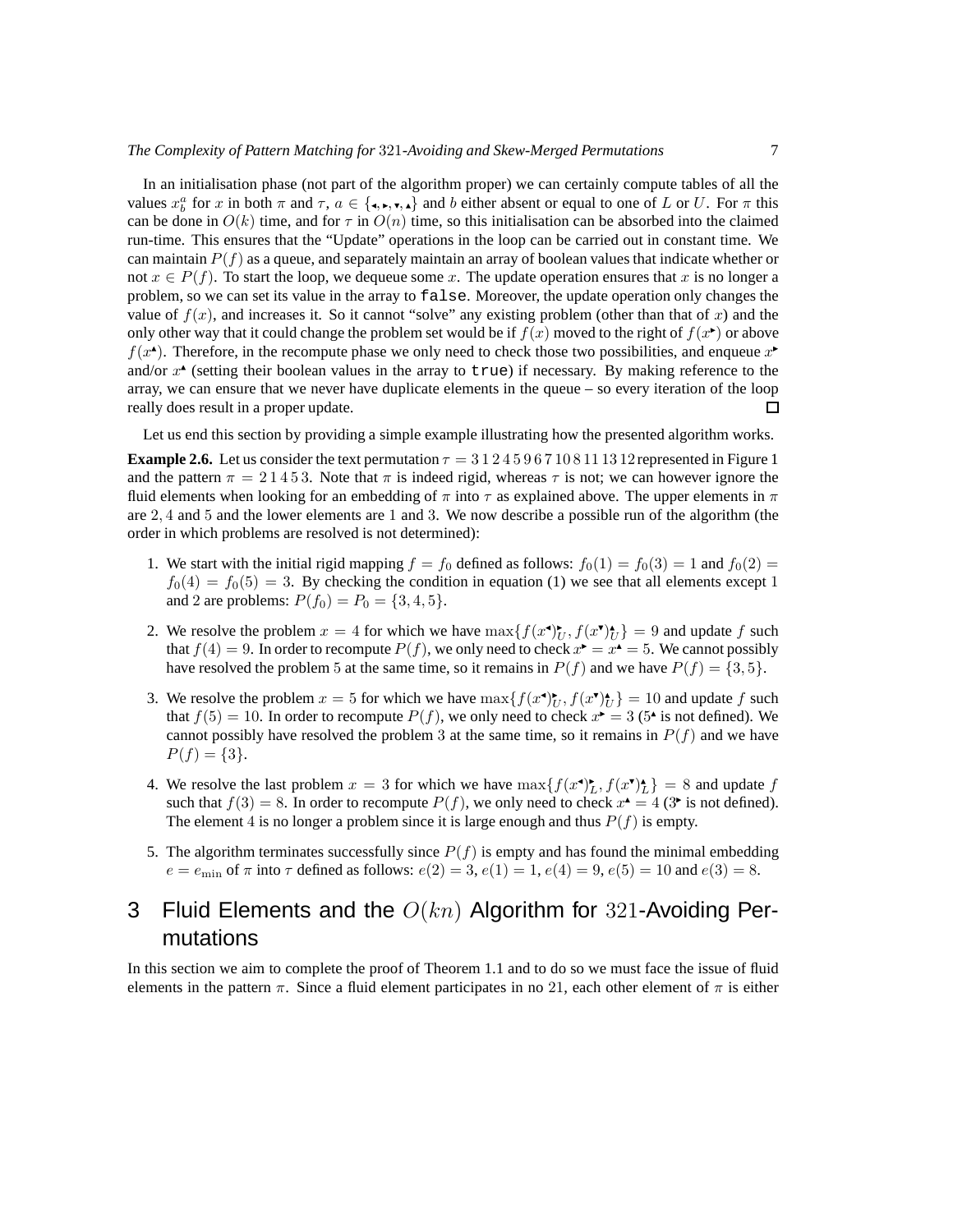below and left of it, or above and right of it. This is represented most easily using another notational convention. Suppose that  $\sigma$  and  $\theta$  are two permutations of size m and n respectively. Then  $\sigma \oplus \theta$  is the permutation whose points are:

$$
\sigma \cup \{(i+m,\theta(i)+m)\;:\; i \in [n]\}.
$$

Informally, to form  $\sigma \oplus \theta$  we just place  $\theta$  above and to the right of  $\sigma$ . Clearly  $\oplus$  is associative, though of course not commutative.

For any 321-avoiding permutation  $\pi$  there is a unique decomposition:

$$
\pi = \pi_1 \oplus \pi_2 \oplus \cdots \oplus \pi_t
$$

where, for  $1 \leq i \leq t$ ,  $\pi_i$  is either rigid or a singleton, and it is never the case that both  $\pi_i$  and  $\pi_{i+1}$ are rigid. The singleton elements of this representation correspond precisely to the fluid elements of  $\pi$ . For an example, consider again Figure 1 where the black squares correspond to the blocks  $\pi_i$  of this representation.

Given  $\pi$  of size k we can easily compute this representation in  $O(k)$  time, simply by finding the fluid elements of  $\pi$  (which are those elements that are both left-to-right maxima and right-to-left minima). Henceforth, we assume that this representation is given.

In the algorithm to determine whether  $\pi$  embeds in  $\tau$  we will construct, for each  $1 \leq i \leq t$  at most two embeddings of  $\pi_1 \oplus \cdots \oplus \pi_i$  into  $\tau$  in such a way that, if any embedding of  $\pi$  into  $\tau$  exists, then at least one of the two partial embeddings can be extended to a full embedding.

So we first consider the following question: given an embedding,  $e_i$ , of  $\pi_1 \oplus \cdots \oplus \pi_i$  into  $\tau$  that extends to an (unknown) embedding, e, of  $\pi$  into  $\tau$ , how can we construct a pair of embeddings of  $\pi_1 \oplus \cdots \oplus \pi_i \oplus \pi_{i+1}$  into  $\tau$ , at least one of which extends to an embedding of  $\pi$  into  $\tau$ ?

We distinguish three cases for  $\pi_{i+1}$ . For this purpose, let  $T_i$  denote the set of elements that lie above and to the right of the image of  $e_i$ . Then, the image of  $e$  restricted to the elements corresponding to  $\pi_{i+1}$  is contained in  $T_i$ . Let us first consider the case where  $\pi_{i+1}$  is rigid. Then the image of e on the elements corresponding to  $\pi_{i+1}$  must be greater than or equal to (point by point), the image of  $\pi_{i+1}$  under its minimum embedding into  $T_i$ . Thus, if we choose the minimal embedding of  $\pi_{i+1}$  into  $T_i$ , the resulting embedding  $e_{i+1}$  extends to an embedding of  $\pi$  into  $\tau$ . Though  $T_i$  is, strictly speaking, not a permutation all of its associated operators are the same as those of  $\tau$  (except some are undefined, e.g., the leftmost element of  $T_i$  has no left neighbour in  $T_i$  but may well have one in  $\tau$ ). So, in this case we can use Algorithm 1 in order to find the minimal embedding of  $\pi_{i+1}$  into  $T_i$  and hereby obtain a single extension of  $e_i$  with the required property.

A similarly easy case is where  $\pi_{i+1}$  is a singleton, i.e., a fluid element and  $T_i$  begins with its least element (which is a fluid element as well). Then nothing can be lost by mapping  $\pi_{i+1}$  to that element.

The only remaining case is where  $\pi_{i+1}$  is a singleton and the first element of  $T_i$  is not its minimum. Since every element of  $T_i$  lies above its first element, or above and to the right of its minimum, we can extend  $e_i$  in two ways – one sending  $\pi_{i+1}$  to the leftmost element of  $T_i$  (which is an upper element) and one to its minimum (which is a lower element), and one of these must be extensible.

Now it seems that we might have a problem – given two partial embeddings of  $\pi_1 \oplus \cdots \oplus \pi_i$  might they not extend to three or four candidate embeddings of  $\pi_1 \oplus \cdots \oplus \pi_i \oplus \pi_{i+1}$ ? Indeed this is the case, but only if  $\pi_{i+1}$  is a singleton. If it has four possible images, two belong to  $U_{\tau}$  and two to  $L_{\tau}$ . Since all further elements of  $\pi$  lie above and to the right of this fluid element, we only need to retain the embeddings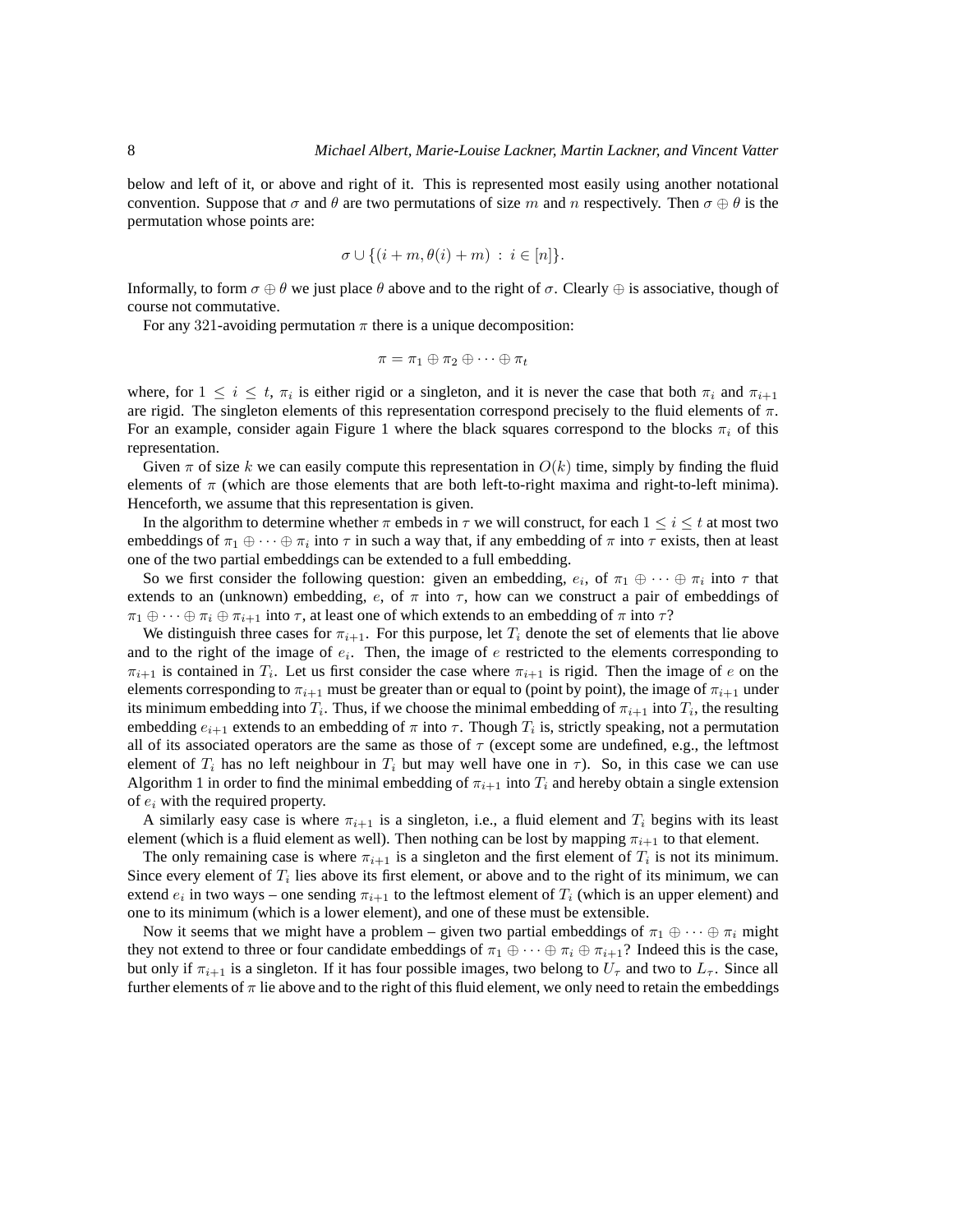where its image is the lesser of the two in each of these sets. Likewise, if it has three possible images (one of which might be fluid), at least one of them can be ignored. Another way to say this is that because  $\pi_1 \oplus \cdots \oplus \pi_i \oplus \pi_{i+1}$  ends with its maximum element, so do its images under the embedding. Among three or more elements of a 321-avoiding permutation there are at least one and at most two elements that do not participate as the 2 in a 12 pattern. We need retain only those embeddings whose maximum is not such a 2, as otherwise they could be replaced by an embedding with a smaller maximum in forming a full extension.

Since the sum of the size of the rigid permutations in the representation of  $\pi$  is at most the total size of  $\pi$ , the parts of the algorithm where we construct minimal rigid embeddings still require at most  $O(kn)$ time in total. Dealing with singletons (fluid elements) clearly requires only constant time since we can find the next (to the right) fluid/upper/lower element in  $\tau$  in constant time. Also, filtering out non-optimal extensions can be done in constant time since only the maximal elements of these extensions have to be compared and at most four extensions exist at the same time. We conclude that the total cost of the algorithm is still  $O(kn)$ . If  $\tau$  contains  $\pi$  the algorithm terminates successfully and returns one or possibly two embeddings.

What if no embedding exists? Then, following the plan above as if it did (beginning from an empty map, i.e., the case  $i = 0$ ) we must at some point reach a failing case of Algorithm 1, or possibly encounter an empty  $T_i$ . In either case, we fail since we have demonstrated that no embedding can be possible.

This completes the proof of Theorem 1.1.

Again, let us provide an example demonstrating how the algorithm for arbitrary 321-avoiding patterns works.

**Example 3.1.** As in Example 2.6, we consider the text permutation  $\tau = 31245967108111312$  represented in Figure 1. The pattern is  $\pi = 21345768$ . The upper elements in  $\pi$  are 2 and 7, the lower ones are 1 and 6, and the fluid elements are 3, 4, 5 and 8. The algorithm proceeds block by block in the decomposition of  $\pi$ .

- 1. It starts with the rigid block consisting of the elements 2 and 1. Algorithm 1 takes care of this block and, as in Example 2.6,  $e(2) = 3$  and  $e(1) = 1$ .
- 2. The next block  $\pi_2$  is the singleton element 3.  $T_1$ , the set of elements that lie above and to the right of the image of e starts with a fluid element and thus we can set  $e(3) = 4$ .
- 3. We have the same situation for  $\pi_3$  which consists of the singleton element 4 and set  $e(4) = 5$ .
- 4. The block  $\pi_4$  is again a singleton element. However,  $T_3$  does not start with its minimal element and thus two choices are possible for  $e(5)$ : we can either send 5 to the leftmost upper element in  $T_3$  or to the leftmost lower element. We store these two possibilities:  $e_U(5) = 9$  and  $e_L(5) = 6$ .
- 5. The next block  $\pi_5$  is rigid and we thus apply Algorithm 1 which is not detailed here. For the choice  $e_U(5) = 9$  it leads to  $e_U(7) = 13$  and  $e_U(6) = 12$  whereas for  $e_L(5) = 6$  it leads to  $e_L(7) = 10$ and  $e_L(6) = 8$ . These two partial embeddings are rigid and thus comparable:  $e_L \leq e_U$  and we can disregard  $e_U$ . This is a good choice, since  $e_U$  cannot be extended to an embedding of  $\pi$  into  $\tau$  since the last element 8 cannot be mapped anywhere.
- 6. It remains to determine  $e(8)$ . Since  $T_5$  starts with its minimal element we can choose this one and set  $e(8) = 11$ .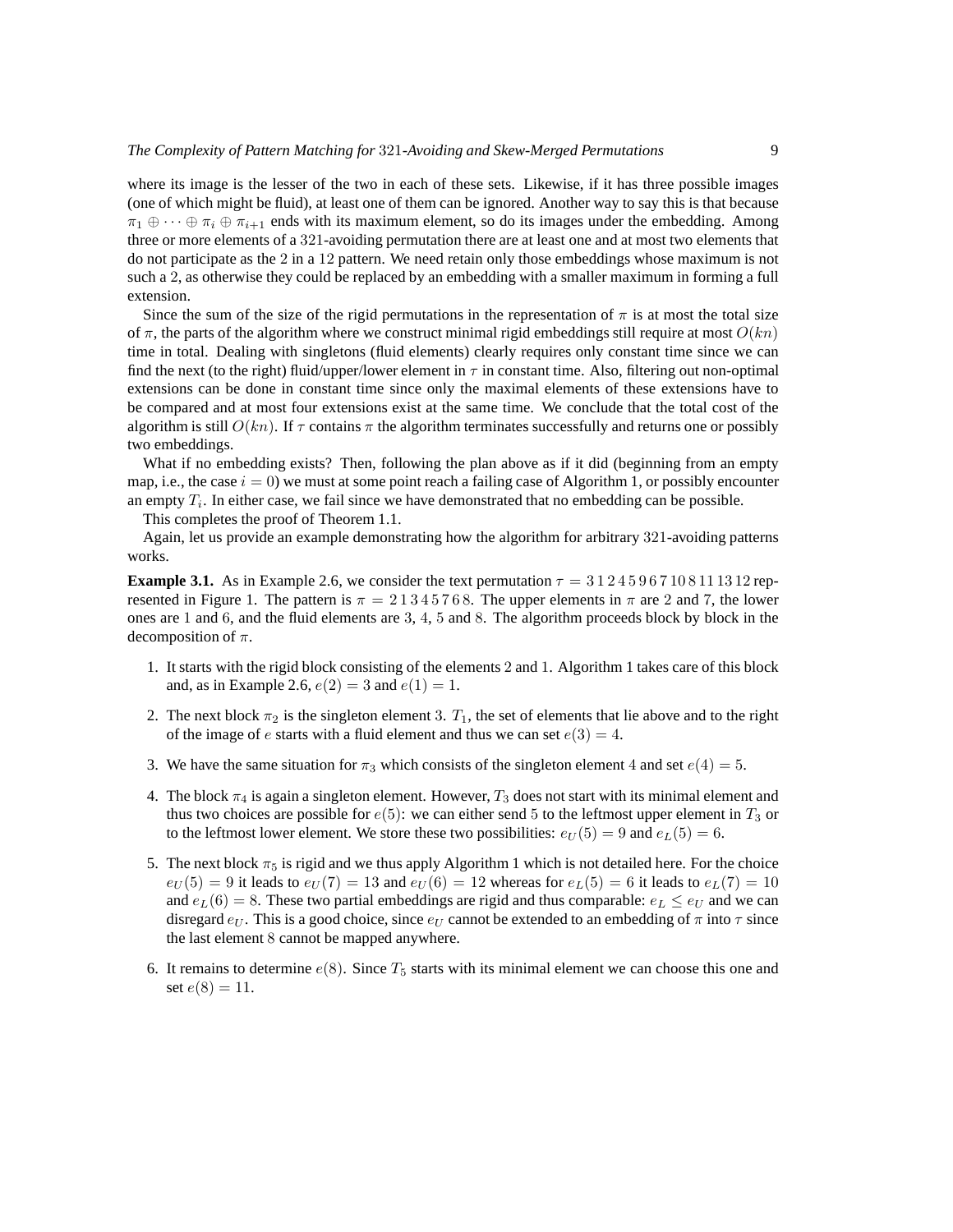

**Fig. 2:** The decomposition of a skew-merged permutation into its centre and four corners.

7. The algorithm terminates successfully and returns an embedding of  $\pi$  into  $\tau$ :  $e(2) = 3$ ,  $e(1) = 1$ ,  $e(3) = 4, e(4) = 5, e(5) = 6, e(7) = 10, e(6) = 8$  and  $e(8) = 11$ .

### 4 Skew-Merged Permutations

The permutations avoiding 321 can be partitioned into two monotone increasing sequences. Of course the permutations avoiding 123 can be similarly partitioned (into decreasing sequences) and the results of the previous section apply to them as well. However, the class of *skew-merged permutations*, those that can be partitioned into an increasing and a decreasing sequence, requires further analysis, though as we shall see the analogue of Theorem 1.1 is also true in this context.

Towards this goal, we first identify a set of *rigid* elements of a skew-merged permutation. In Figure 2 these are the elements lying in the corner regions. Specifically we say that an element of a skew-merged permutation is of type:

> NE if it participates as a 3 in a 213; NW if it participates as a 3 in a 312; SW if it participates as a 1 in a 132; SE if it participates as a 1 in a 231,

and we call any other element of a skew-merged permutation *central*. We first verify that the illustration of a skew-merged permutation shown in Figure 2 is correct. This is a result due to Atkinson [4], and so we only sketch part of the proof to give its flavour.

**Proposition 4.1.** *The elements of a skew-merged permutation decompose by type as shown in Figure 2. Moreover, the central elements form a monotone subsequence.*

**Proof:** Recall that another characterisation of skew-merged permutations is the following: they are those permutations that do not contain either 3412 or 2143.

Let a skew-merged permutation  $\pi$  be given, and suppose that  $\pi = I \cup D$  is a partition of  $\pi$  into a monotone increasing and monotone decreasing sequence. Consider first elements of type NE (all other types can be handled by parallel arguments due to symmetry). Since any such participates as a 3 in a 213, it must belong to  $I$  (otherwise, the elements participating as the 2 and 1 would both belong to  $I$  which is of course impossible). So the elements of type NE form a monotone increasing sequence.

Suppose that C is of type NE, with  $BAC$  an occurrence of 213 and a is of type SW with acb an occurrence of 132. Then  $a \in I$  for similar reasons to the preceding ones. If C preceded a (and hence was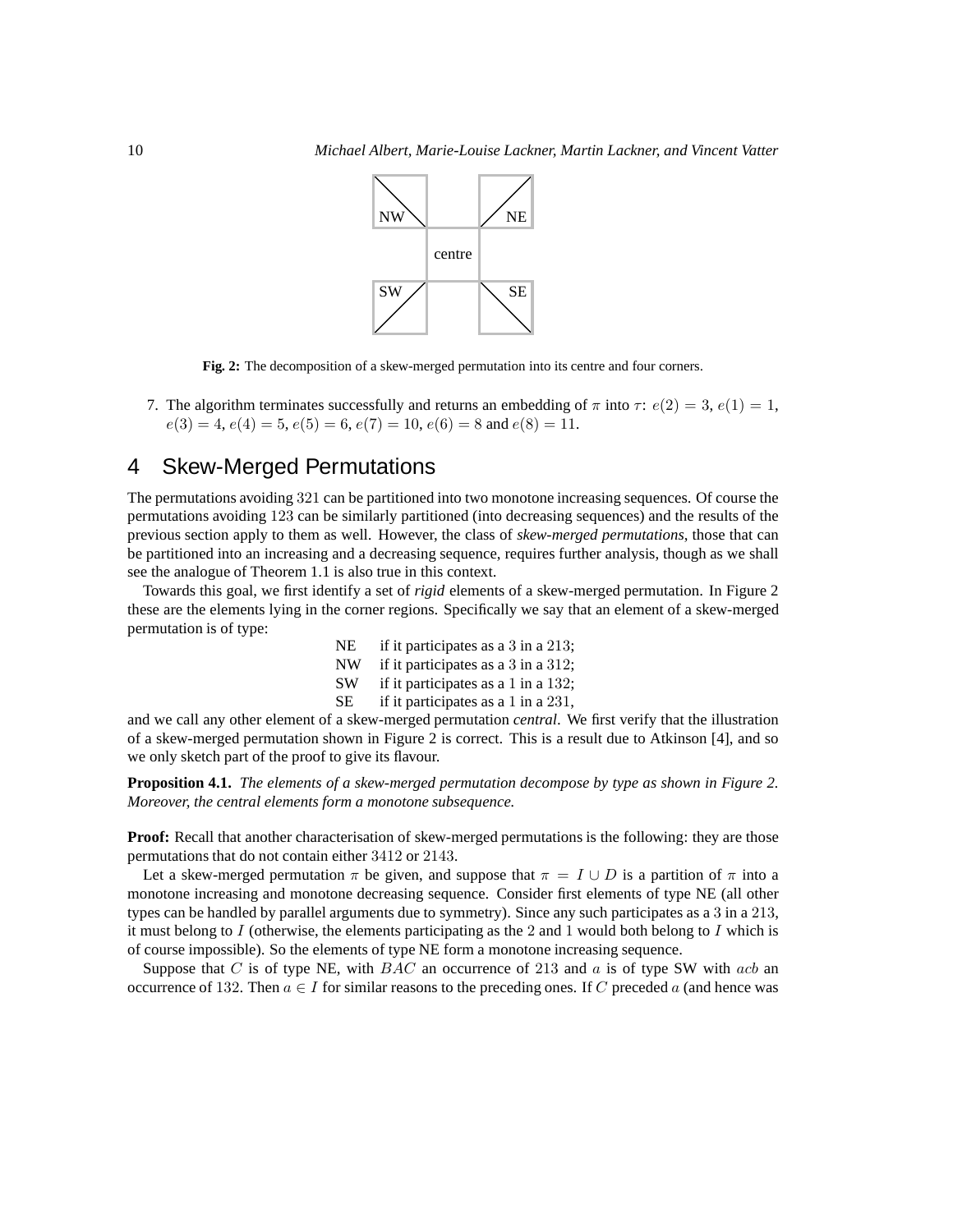also smaller than it) then,  $BAcb$  would be an occurrence of 2143. So, all elements of type SW lie below and to the left of those of type NE. Now suppose that z is of type NW, with  $zxy$  an occurrence of 312. If C were to precede z we would have various cases: first if C lay below y then  $BAzy$  would be 2143, if C lay above y but below z then  $Czxy$  would be 3412, if C lay above z and B above y, then  $BCxy$  would be 3412, but if B lay below y then  $BAzy$  would be 2143. As all these cases lead to contradictions, C must follow z.

All other cases can be dealt with similarly. Finally, to see that the central elements form a monotone sequence observe that they must certainly avoid all of 132, 213, 231, and 312 lest some of them be noncentral. But, only monotone permutations (of either type) avoid these four permutations.  $\square$ 

This decomposition can be computed in linear time:

**Lemma 4.2.** *Given a skew-merged permutation of size* n*, there is an algorithm that computes its partition into types in*  $O(n)$ -time.

**Proof:** Let  $\theta$  be an arbitrary skew-merged permutation. Notice that the part of  $\theta$  to the left of the leftmost element of type NE or SE avoids  $231$  and  $213$ . Such permutations have a characteristic  $>$  shape since any element must not be intermediate in value between two to its right. We are interested in finding the maximum prefix of  $\theta$  which has this characteristic shape, or what amounts to the same thing, the leftmost element of  $\theta$  such that the prefix ending at that element involves 231 or 213.

This can be accomplished in linear time: we scan  $\theta$  from left to right and determine for every position i whether it is an ascent  $(\theta(i) < \theta(i+1))$  or a descent  $(\theta(i) > \theta(i+1))$ . At any moment we only store the last encountered ascent a and descent d. The element  $\theta(i)$  plays the role of a 1 in a 231 pattern, if  $\theta(i) < \theta(a)$ ; it plays the role of a 3 in a 213, if  $\theta(i) > \theta(d)$ . If either of the two conditions apply to position  $i$ , we have identified the leftmost element of type NE or SE. That is, we have found the boundary line between the centre region and the Eastern region of  $\theta$ .

In a similar manner we can find all of the boundary lines: by scanning  $\theta$  from right to left we find the boundary between West and centre, by scanning from bottom to top we find the boundary between South and centre and by scanning from top to bottom we find the boundary between North and centre. We can thus compute the partition of  $\theta$  into types by scanning  $\theta$  four times.  $\Box$ 

We will now describe an algorithm for skew-merged patterns and texts and provide the necessary theoretic background. This algorithm consists of two main parts: In the first part, the non central elements of the pattern  $\pi$  are embedded into  $\tau$  using a similar approach as for rigid permutations and adapting Algorithm 1 which will deliver a minimal embedding of the non-central elements. In the second part, we will extend this minimal embedding to the central elements of  $\pi$ .

In this sense, the non-central elements of a skew-merged permutation correspond to the rigid elements of a 321-avoiding permutation. Since they are defined by the occurrence of certain patterns and since embeddings preserve such patterns it is immediately clear that if  $e : \pi \to \tau$  is an embedding of one skew-merged permutation into another, then  $e$  must preserve the type of all non-central elements.

In order to be able to speak of minimal embeddings in the context of skew-merged permutations, we need to introduce some new notation. For two non-central elements of the same type we write  $x \le y$  if x lies strictly further out from the center than y ( $x \le y$  will mean that either  $x \le y$  or  $x = y$ ). The minimum with respect to this relation  $\triangleleft$  is denoted by *outer* and the maximum by *inner*. For two embeddings,  $e_1$ and  $e_2$  of the non-central elements of  $\pi$  into  $\tau$  that preserve types we can define their meet by

$$
e_1 \wedge e_2(x) = outer\{e_1(x), e_2(x)\}\
$$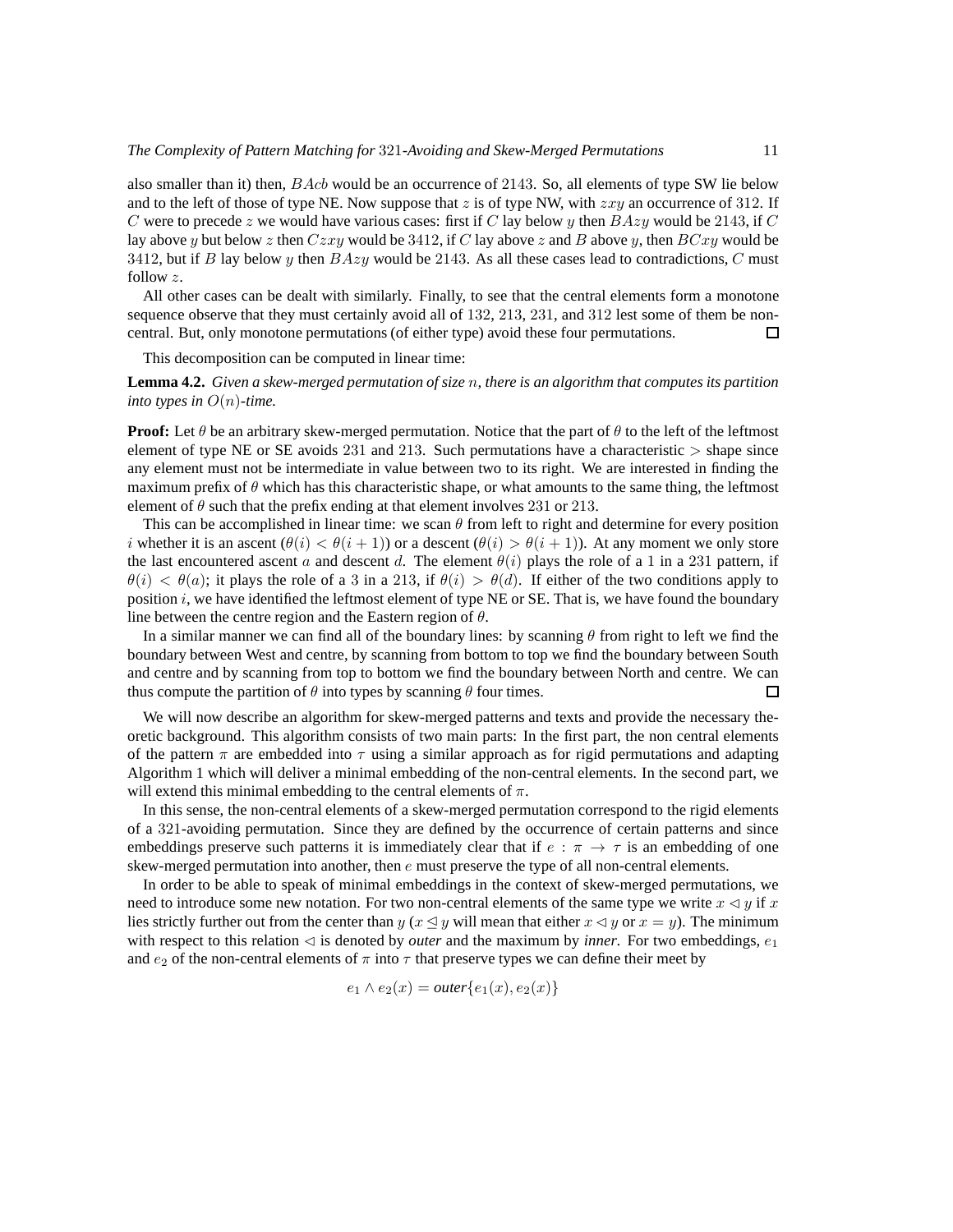for all non-central  $x \in \pi$ . Then, just as in the 321-avoiding case,  $e_1 \wedge e_2$  is also an embedding of the non-central elements of  $\pi$  into those of  $\tau$ :

**Lemma 4.3.** *Let* π *be a skew-merged pattern with no central elements and* τ *be an arbitrary skew-merged permutation. Then the following holds: If*  $e_1$  *and*  $e_2$  *are embeddings of*  $\pi$  *into*  $\tau$  *then their meet*  $f := e_1 \wedge e_2$ *as defined above is an embedding as well.*

**Proof:** Let  $x \neq y$  be two elements in  $\pi$  and let us assume that x lies to the left of y in  $\pi$ . We need to show that  $f(x)$  lies to the left of  $f(y)$  in  $\tau$  and that the horizontal relation between x and y is preserved as well. The key argument is that taking the minimum of the elements in the above sense automatically translates into taking their actual minimum or maximum (equivalently, the leftmost or rightmost element), depending on the type of element. In order to give a formal proof, we distinguish between three cases.

- If  $x$  and  $y$  are of the same type. We detail the case of SW elements here, as the other ones are analogous (one simply needs to replace "minimum" by "maximum" and/or "left of" by "right of" depending on the type). In this case, taking the minimum of the elements in the sense defined earlier is nothing else than taking their actual minimum, which again is the same as taking the left-most element. Since we have that  $f(x) \le e_1(x) < e_1(y)$  (and  $f(x)$  is to the left of  $e_1(y)$  as well as  $f(x) \le e_2(x) < e_2(y)$  (and  $f(x)$  is to the left of  $e_2(y)$ ), it follows that  $f(x) < outer(e_1(y), e_2(y)) = f(y)$  (and  $f(x)$  is to the left of  $f(y)$ ).
- If x and y lie in opposite corners of the diagram. In this case the statement follows immediately from the fact that an embedding preserves types. Indeed, all SW elements are to the left of and smaller than NE ones and all NW elements are to the left of and larger than SE ones. Thus both the vertical as well as the horizontal relation between  $x$  and  $y$  is preserved.
- The remaining cases, where x and y are not of the same type, but are both elements in the south, north, east or west. We detail the case of two elements in the north, i.e.,  $x$  is a NW element and  $y$  a NE one. The other cases can be dealt with analogously (by interchanging minimum with maximum or vertical with horizontal positions). Without loss of generality, we further assume that  $x < y$ . First, it is clear that  $f(x)$  lies strictly to the left of  $f(y)$  since types are preserved. Second, regarding the horizontal relation between x and y, let us note that taking the element that is furthest away from the centre translates into taking the maximum. Thus, we have that  $f(y) \ge e_1(y) > e_1(x)$  as well as  $f(y) \ge e_2(y) > e_2(x)$  which implies that  $f(y) > f(x)$ .

The consideration of these cases completes the proof.

 $\Box$ 

Observe the following: if either  $e_1$  or  $e_2$  was the restriction of an actual embedding,  $e$ , of  $\pi$  into  $\tau$  to the non-central elements then we can extend the mapping  $e_1 \wedge e_2$  to central elements using e there, and thereby obtain an embedding. So, among all embeddings of  $\pi$  into  $\tau$  there is one whose effect on the non-central elements is the minimum of all the embeddings of the non-central elements of  $\pi$  into those of  $\tau$ . We will see later on how such an extension to the central elements of  $\pi$  can be found.

This minimum embedding of the non-central elements can be found by modifying the definition of the problem set and the update rule of Algorithm 1. The only thing we need to do in order to reflect the new notion of minimum/maximum in this definition, is to redefine the notation introduced in the Introduction. Given a non-central element x in a skew-merged permutation  $\pi$ , we denote by (wherever possible):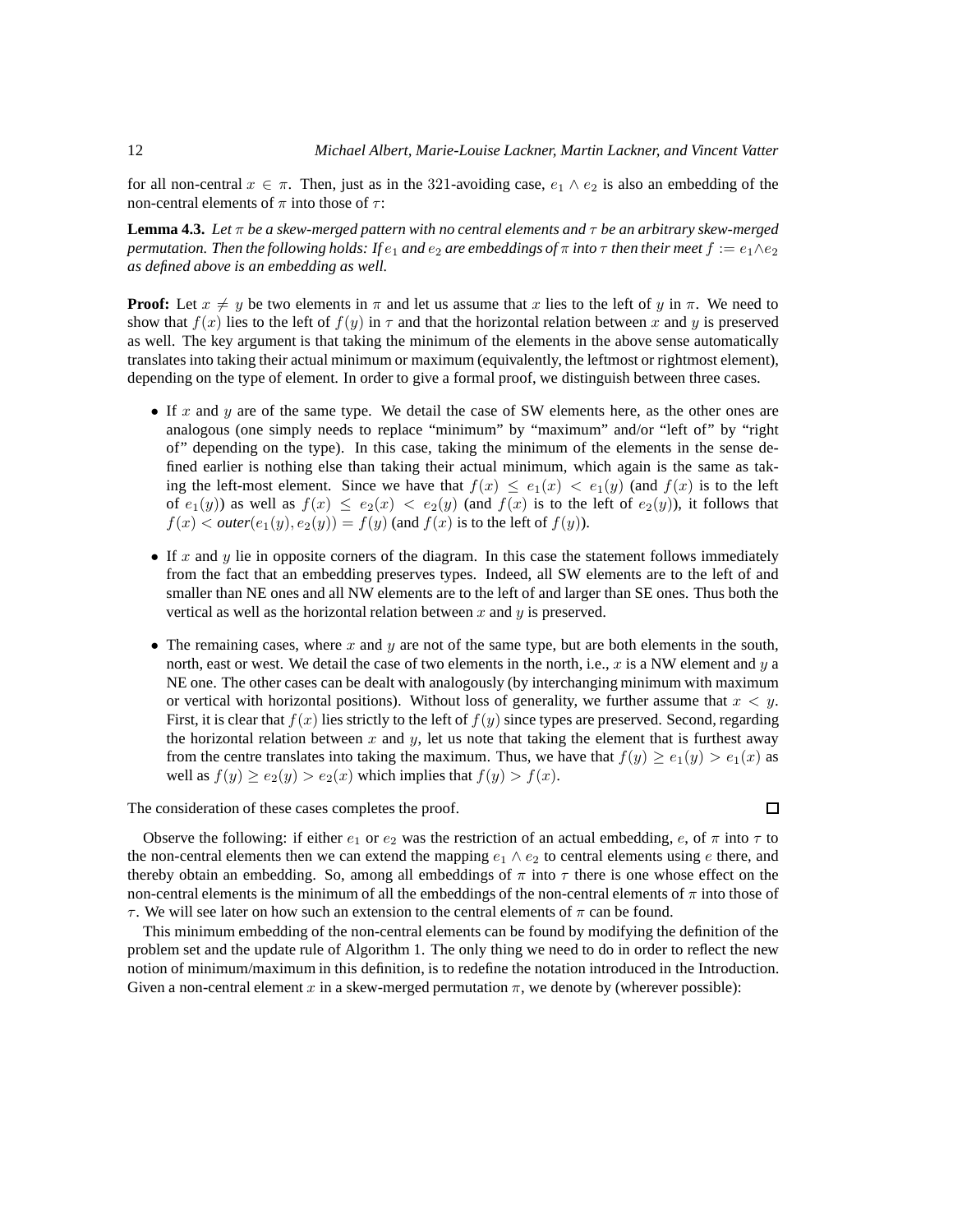- $x^{oh}$ the next non-central element further out from the center in horizontal direction,
- $x^{ih}$ the next non-central element towards the center (inwards) in horizontal direction,
- $x^{iv}$ the next non-central element towards the center (inwards) in vertical direction, and
- $x^{\sigma v}$ the next non-central element further out from the center in vertical direction.

For example, in the skew-merged pattern  $\pi$  depicted in Figure 3 and  $x = 7$ , we have:  $x^{oh} = 1$ ,  $x^{ih} = \perp$ ,  $x^{iv} = 6$ , and  $x^{ov} = \perp$ .

We also define the type of a non-central element x in a skew-merged permutation,  $T(x)$ , to be the corner in which x lies, i.e.,  $T(x)$  can be NW, SW, NE or SE. Moreover, we extend the notation introduced above as follows: For  $a \in \{oh, ih, iv, ov\}$  and  $b \in \{NE, SE, SW, NW\}$ , we define  $x_b^a$  to be the next non-central element in  $\pi$  according to direction a that is of type b. In other words,  $x_b^a$  is the first element in the sequence  $(x^a, (x^a)^a, \dots)$  of type b. If there is no such element, i.e., no element in  $(x^a, (x^a)^a, \dots)$ is of type b, then we set  $x_b^a = \perp$ . For example, in the skew-merged pattern  $\pi$  depicted in Figure 3 and  $x = 5$ , we have  $x_{NW}^{ov} = 7$ ,  $x_{NE}^{ov} = 6$ , whereas  $x_{SE}^{oh} = \perp$  and  $x_{SE}^{iv} = \perp$ .

With this new notation, one can see that an analogue of Proposition 2.3 holds for skew-merged permutations:

**Proposition 4.4.** *Suppose that*  $e$  *is an embedding of the non-central elements of*  $\pi$  *into*  $\tau$ *,*  $f$  *is a mapping of the non-central elements of*  $\pi$  *into*  $\tau$  *that preserves types, and, for all non-central*  $x \in \pi$ *,*  $f(x) \leq e(x)$ *. Then, for all non-central*  $x \in \pi$ *:* 

inner 
$$
\left\{ f(x^{oh})_{T(x)}^{ih}, f(x^{ov})_{T(x)}^{iv} \right\} \trianglelefteq e(x).
$$

The proof of this Proposition is analogous to the one of Proposition 2.3.

We thus say that a non-central element x of a skew-merged permutation is a *problem* if:

$$
f(x) \lhd inner\left\{f(x^{oh})_{T(x)}^{ih}, f(x^{ov})_{T(x)}^{iv}\right\},\tag{2}
$$

for a mapping f of the non-central elements of  $\pi$  into  $\tau$  that preserves types. Moreover, when we resolve the problem x by updating the value of  $f(x)$  this is done analogously to the case of 321-avoiding permutations and we set  $f(x) = inner \left\{ f(x^{oh})_{T(x)}^{ih}, f(x^{ov})_{T(x)}^{iv} \right\}.$ 

This finishes the description of the necessary modifications of Algorithm 1. As for Algorithm 1 we assume that  $x^a$  and  $x^a_b$  for  $a \in \{oh, ih, iv, ov\}$  and  $b \in \{NE, SE, SW, NW\}$  is precomputed and thus can be found in constant time. Given the decomposition of  $\pi$  and  $\tau$  into types, these precomputations can be done in linear time. Both the steps required for the update of  $f$  and the recomputation of the problem set  $P(f)$  can be carried out in constant time.

To complete the proof of Theorem 1.2 we must show that, having found a minimum embedding of the non-central elements of  $\pi$  to those of  $\tau$ , the existence of a full embedding can also be determined sufficiently quickly. We need to determine whether or not the central part of  $\pi$  can be embedded into the remainder of  $\tau$ , i.e., the set of elements in  $\tau$  which consists of central elements and all adjacent elements that have not yet been used in the minimum embedding. The central part of  $\pi$  is a monotone pattern of a certain size at most k, and the remaining part of  $\tau$  is a skew-merged permutation of size at most n (whose endpoints we know).

In general, finding a longest increasing (or decreasing) subsequence of size  $k$  in a permutation of size n can be done in time  $O(n \log \log k)$  [7]. Thus, checking whether the central part can be embedded into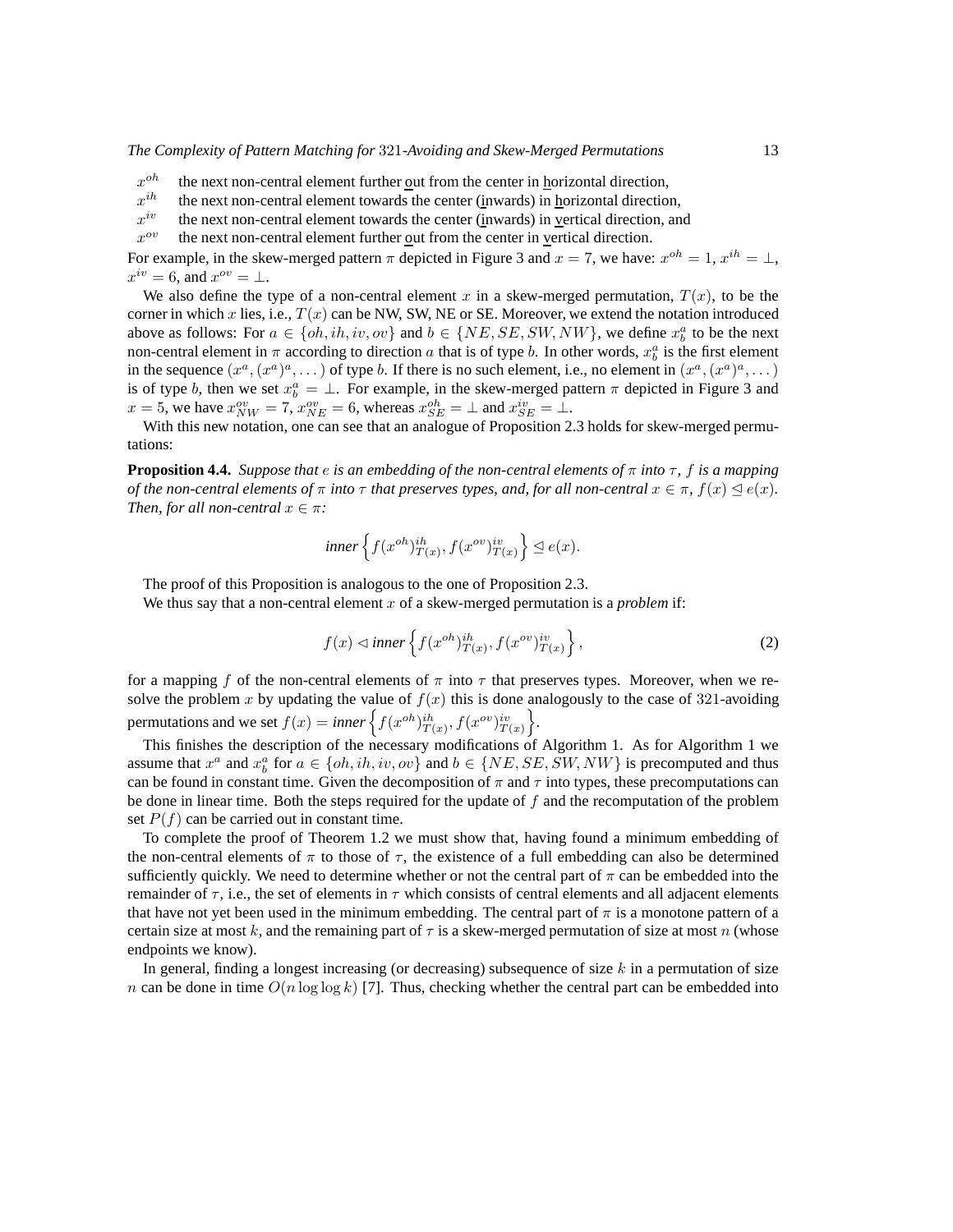

**Fig. 3:** Decomposition of the skew-merged permutations  $\pi$  and  $\tau$  into their centres and four corners.

the remaining part of  $\tau$  can be done within the  $O(nk)$  runtime bound of our algorithm. In the special case of skew-merged permutations, finding a longest increasing (resp., decreasing) subsequence can even be done in  $O(n)$  time. To be more precise,  $O(n)$  time is only required for obtaining the partition into five types as represented in Figure 2 (which is already available in our case); the remaining steps require only constant time.

Indeed, for longest increasing subsequences the following observations can be made (the case of decreasing subsequences can be treated analogously): The elements of type SW and NE will always contribute to a longest increasing subsequence. Moreover, such a subsequence also contains as many elements as possible from the centre, i.e., if the center is increasing then all elements contribute to a longest increasing subsequence and if the center is decreasing we can arbitrarily pick one centre element. Note that it is never advantageous to include elements of type NW or SE. This can be seen as follows: At most one NW or SE element can be part of an increasing subsequence. Thus, if the centre is non-empty, it is certainly not advantageous to include a NW or SE element. Let us assume that the centre is empty. An element of type NW occurs as a 3 in a 312 pattern. Among the elements playing the role of the 1 and the 2, at least one element (and possibly both of them) is of type SW or NE. Thus, including an element of type NW would force us to exclude one or two elements of type SW or NE. In other words, we cannot increase the size of an increasing subsequence by adding an element of type NW. A similar argument holds for elements of type SE. We conclude that for the size of the longest increasing subsequence we only have to add the number of elements of type SW and NE as well as the size of the longest increasing subsequence in the central part. Let us end this section by providing a simple example illustrating how this modified version of Algorithm 1 works.

**Example 4.5.** Let us consider the text permutation  $\tau = 10193546278$  and the pattern  $\pi = 1734256$ . Both permutations and their decomposition into types are shown in Figure 3. We start by describing a possible run of the algorithm (the order in which problems are resolved is not determined) finding the minimal embedding of the non-central elements of  $\pi$  into  $\tau$ :

1. We start with the initial mapping  $f = f_0$  that sends all non-central elements of one type in  $\pi$  to the minimal element of this type in  $\tau$  (i.e., the element that is furthest out from the center). It is defined as follows:  $f(1) = 1$ ,  $f(7) = 10$ ,  $f(5) = f(6) = 8$  and  $f(2) = 2$ . We compute the problem set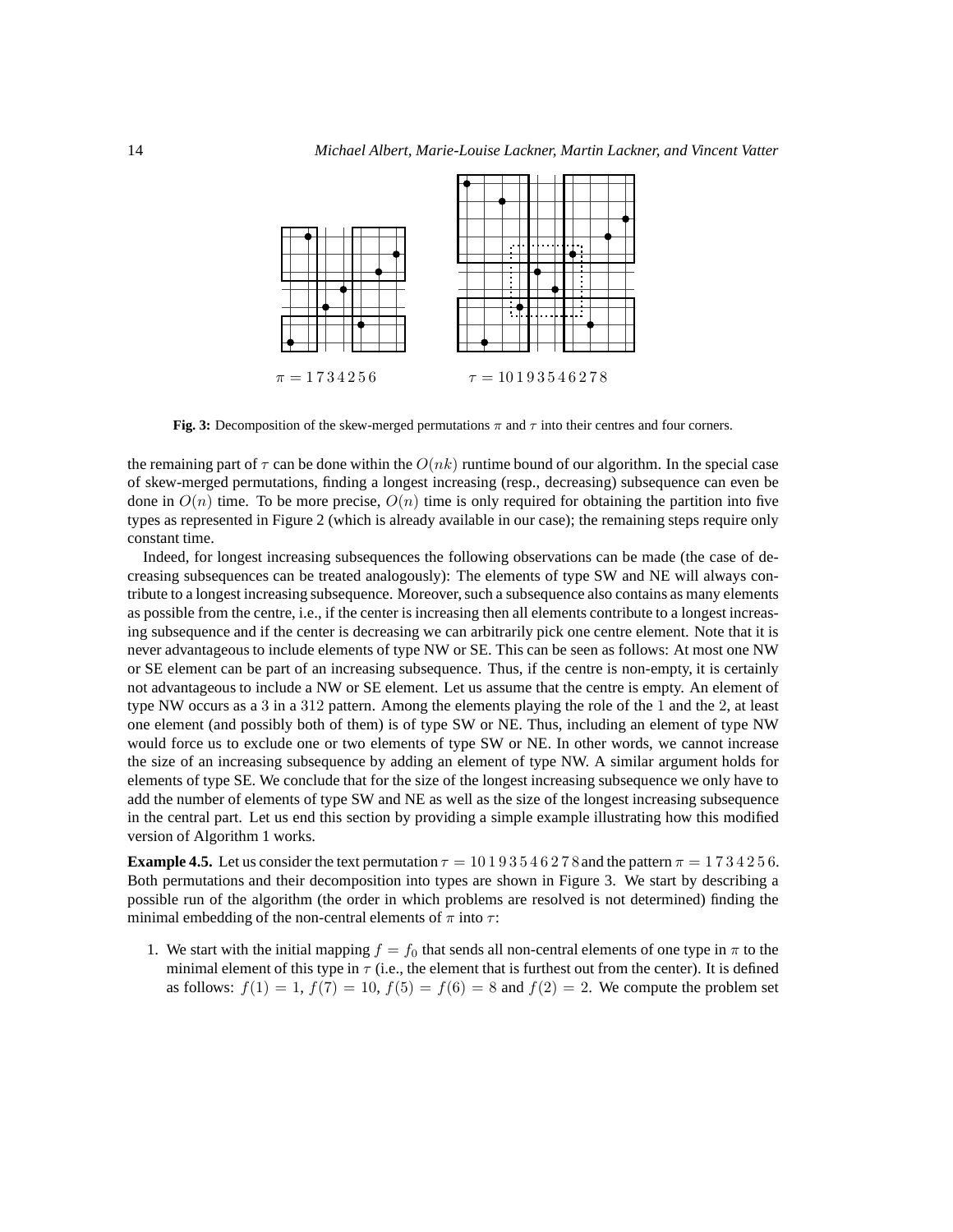using the condition in equation (2) and obtain  $P(f) = \{5, 7\}.$ 

- 2. We resolve the problem  $x = 5$  for which we have *inner*  $\left\{ f(x^{oh})_{NE}^{ih}, f(x^{ov})_{NE}^{iv} \right\} = 7$  and update f such that  $f(5) = 7$ . In order to recompute  $P(f)$ , we only need to check  $x^{ih} = 2$  since  $x^{iv}$  is not defined. The choice  $f(2) = 2$  does not create a problem with this new choice for  $f(5)$ . We cannot possibly have resolved the problem 7 at the same time, so it remains in  $P(f)$  and we have  $P(f) = \{7\}.$
- 3. We resolve the problem  $x = 7$  for which we have *inner*  $\{f(x^{oh})_{NW}^{ih}, f(x^{ov})_{NW}^{iv}\} = 9$  and update f such that  $f(7) = 9$ . In order to recompute  $P(f)$ , we only need to check  $x^{iv} = 6$  since  $x^{ih}$  is not defined. The choice  $f(6) = 8$  does not create a problem with this new choice for  $f(7)$ .
- 4. The algorithm has found the minimal embedding  $e = e_{\text{min}}$  of the non-central elements of  $\pi$  into  $\tau$ defined as follows:  $f(1) = 1$ ,  $f(7) = 9$ ,  $f(2) = 2$ ,  $f(5) = 7$  and  $f(6) = 8$ .
- 5. We need to map the central elements 3 and 4 of  $\pi$  into the remaining part of  $\tau$  (marked by a dotted line in Figure 3). Since the central elements of  $\pi$  consist of an increasing subsequence of size two, we can choose any such subsequence within the dotted area in  $\tau$ . We decide to set  $f(3) = 3$  and  $f(4) = 5$  which finally gives an embedding of  $\pi$  into  $\tau$ .

## 5 Concluding Remarks

We conclude by mentioning some open problems related to this work. We have seen in Theorem 1.1 that  $Av(321)$ -PPM can be solved in  $O(kn)$  time. Guillemot and Vialette showed that the more general Av(321)-PATTERN PPM problem can be solved in  $\mathcal{O}(kn^{4\sqrt{k}+12})$  time. It is an open problem whether Av(321)-PATTERN PPM can be solved in polynomial time. Note that if the pattern avoids 132, 231, 213 or 312 then it is automatically separable and thus the  $C$ -PPM problem and the  $C$ -PATTERN PPM problem for all four classes  $Av(132)$ ,  $Av(231)$ ,  $Av(213)$  or  $Av(312)$  can be solved in polynomial time. Consequently the  $Av(321)$ -PATTERN PPM—which is equivalent to the  $Av(123)$ -PATTERN PPM—is the only open case for  $Av(\beta)$ -PATTERN PPM where  $\beta$  has size 3.

In case Av(321)-PATTERN PPM turns out to be NP-complete,  $Av(\beta)$ -PATTERN PPM will also be NP-complete if  $\beta$  is any permutation of size four other than 2143, 3142, 2413, or 3412. Interestingly, this list contains exactly those patterns that define the classes of skew-merged and of separable permutations. Moreover, NP-completeness of Av(321)-PATTERN PPM would imply that  $Av(\beta)$ -PATTERN PPM is NPcomplete for  $\beta$  of size five or more, since by Erdős–Szekeres Theorem [8] every permutation of size at least five contains 123 or 321.

Looking at the big picture, Theorems 1.1 and 1.2 show that  $C-PPM$  can be solved in polynomial time for  $Av(321)$  and  $Av(2143, 3412)$ , respectively. It might be that C-PPM is always polynomial-time solvable for a fixed, proper class C. It would be of considerable interest to either establish this statement or to prove a dichotomy theorem that distinguishes permutation classes for which  $C$ -PPM is polynomial-time solvable and those that yield hard  $C$ -PPM instances. The same question can be asked for  $C$ -PATTERN PPM, although it seems rather unlikely that this problem is polynomial time solvable for every fixed, proper class C.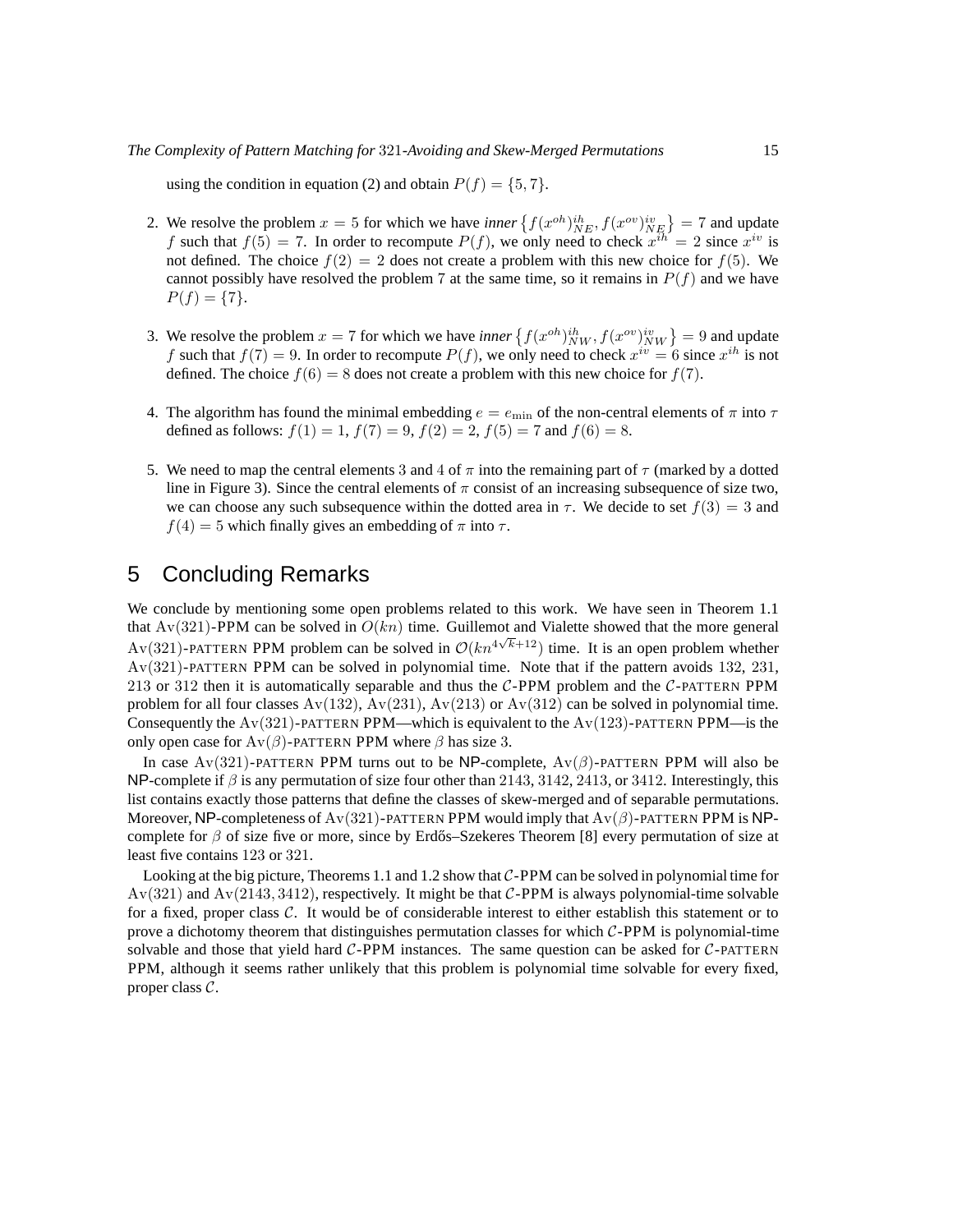**Note added in proof.** After a draft of this paper was posted on the arXiv, Jelínek and Kynčl [12] established that the  $Av(\beta)$ -PATTERN PPM problem is indeed NP-complete for every

$$
\beta \notin \{1, 12, 21, 132, 213, 231, 312\}.
$$

They further showed that the  $Av(4321)$ -PPM problem is NP-complete, even when the pattern is restricted to be 321-avoiding.

#### References

- [1] S. Ahal and Y. Rabinovich. On complexity of the subpattern problem. *SIAM J. Discrete Math.*, 22(2):629–649, 2008.
- [2] M. H. Albert, R. E. L. Aldred, M. D. Atkinson, and D. A. Holton. Algorithms for pattern involvement in permutations. In P. Eades and T. Takaoka, editors, *12th International Symposium on Algorithms and Computation (ISAAC)*, volume 2223 of *Lecture Notes in Comput. Sci.*, pages 355–366. Springer, Berlin, Germany, 2001.
- [3] M. H. Albert, M. D. Atkinson, R. Brignall, N. Ruškuc, R. Smith, and J. West. Growth rates for subclasses of Av(321). *Electron. J. Combin.*, 17:Paper 141, 16 pp., 2010.
- [4] M. D. Atkinson. Permutations which are the union of an increasing and a decreasing subsequence. *Electron. J. Combin.*, 5:Paper 6, 13 pp., 1998.
- [5] P. Bose, J. F. Buss, and A. Lubiw. Pattern matching for permutations. *Inform. Process. Lett.*, 65(5):277–283, 1998.
- [6] M.-L. Bruner and M. Lackner. A fast algorithm for permutation pattern matching based on alternating runs. *Algorithmica*, 75(1):84–117, 2016.
- [7] M. Crochemore and E. Porat. Fast computation of a longest increasing subsequence and application. *Inform. and Comput.*, 208(9):1054–1059, 2010.
- [8] P. Erd˝os and G. Szekeres. A combinatorial problem in geometry. *Compos. Math.*, 2:463–470, 1935.
- [9] S. Guillemot and D. Marx. Finding small patterns in permutations in linear time. In *Proceedings of the Twenty-Fifth Annual ACM-SIAM Symposium on Discrete Algorithms (SODA)*, pages 82–101. SIAM, Philadelphia, Pennsylvania, 2014.
- [10] S. Guillemot and S. Vialette. Pattern matching for 321-avoiding permutations. In Y. Dong, D.-Z. Du, and O. Ibarra, editors, *Algorithms and Computation, Proceedings of the Twentieth International Symposium (ISAAC)*, volume 5878 of *Lecture Notes in Comput. Sci.*, pages 1064–1073. Springer, Berlin, Germany, 2009.
- [11] L. Ibarra. Finding pattern matchings for permutations. *Inform. Process. Lett.*, 61(6):293–295, 1997.
- [12] V. Jelínek and J. Kynčl. Hardness of permutation pattern matching. arXiv:1608.00529 [math.CO].